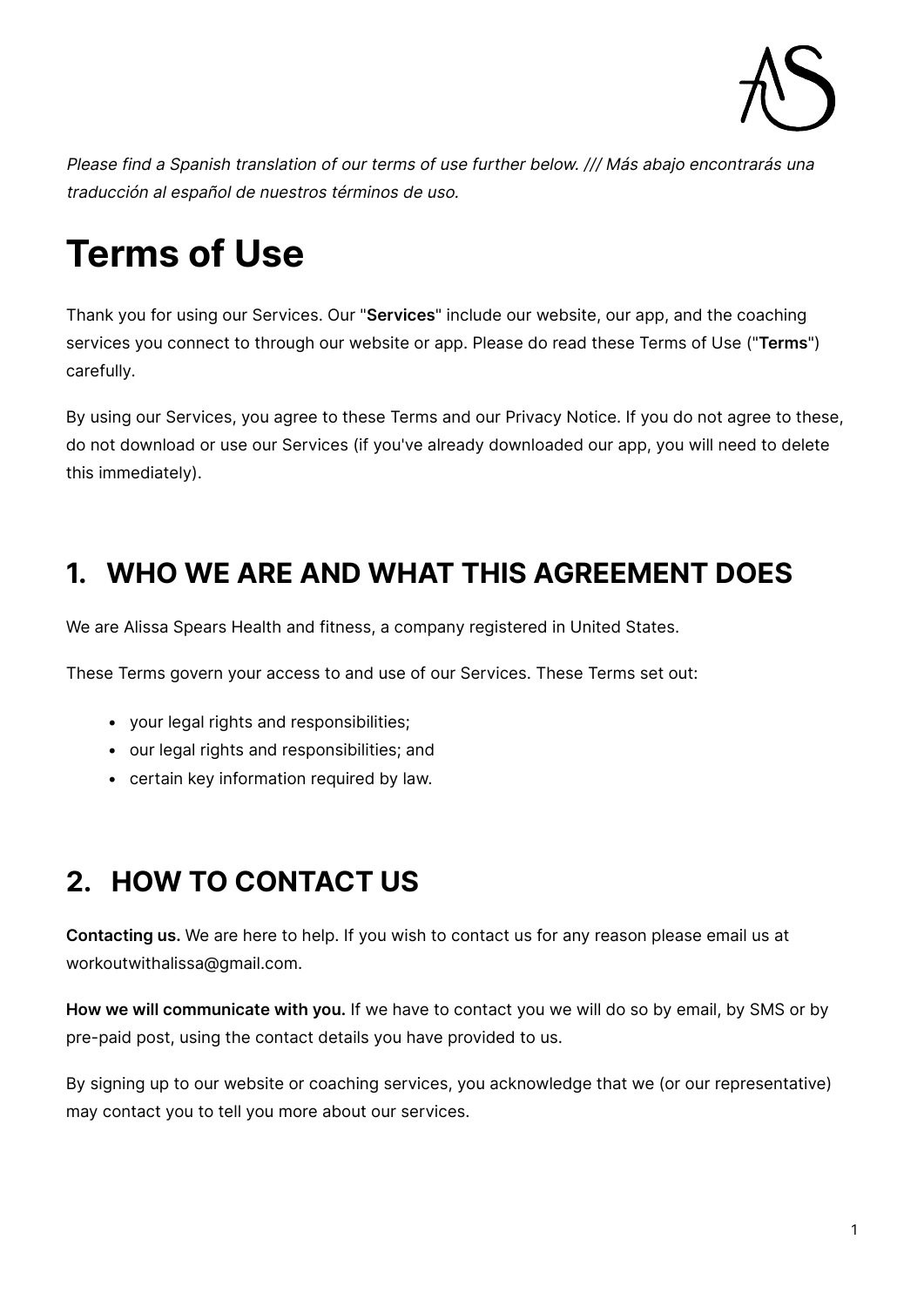

### **3. HOW YOU MAY USE OUR SERVICES**

In return for your agreeing to comply with these Terms you may:

- download a copy of our website and app onto your personal device and use the Services for your personal purposes only.
- if you download our app, receive and use any free app updates with "patches" and corrections of errors as we may provide to you.
- order coaching services from us, which we may agree to provide to you on the terms set out below.

You must be at least 18 years old or have parental consent to accept these Terms and download or use our Services. If you are under 18 and have parental consent, we recommend that your parents participate in your coaching session and that they advise you on your use of our Services.

If you are under 18 years of age and have not obtained your parents' consent to participate in a coaching session with us, we cannot accept you as a client.

### **4. USE OF OUR SERVICES ARE AT YOUR OWN RISK (WE ARE NOT PROVIDING MEDICAL ADVICE)**

We do not offer medical or professional advice which you should rely on. Before starting any exercise or diet program, you should consult your GP or healthcare professional to determine that this is right for you. If you experience faintness, dizziness, shortness of breath or pain while exercising, stop immediately and seek medical advice. Exercise carries certain risk of injury, and you are undertaking these activities at your own risk. Use of any meal plan is entirely your own risk, and you are required to review the contents to verify that any allergies or intolerances that you may have are in line with the plan. Our Services are not a substitute for medical advice or treatment. Our Services are provided for general information and entertainment purposes only.

**Please take note of the below list of non-exhaustive risks and requirements when using our Services:**

• Allergies and intolerances that may influence our preparation of nutrition plans must always be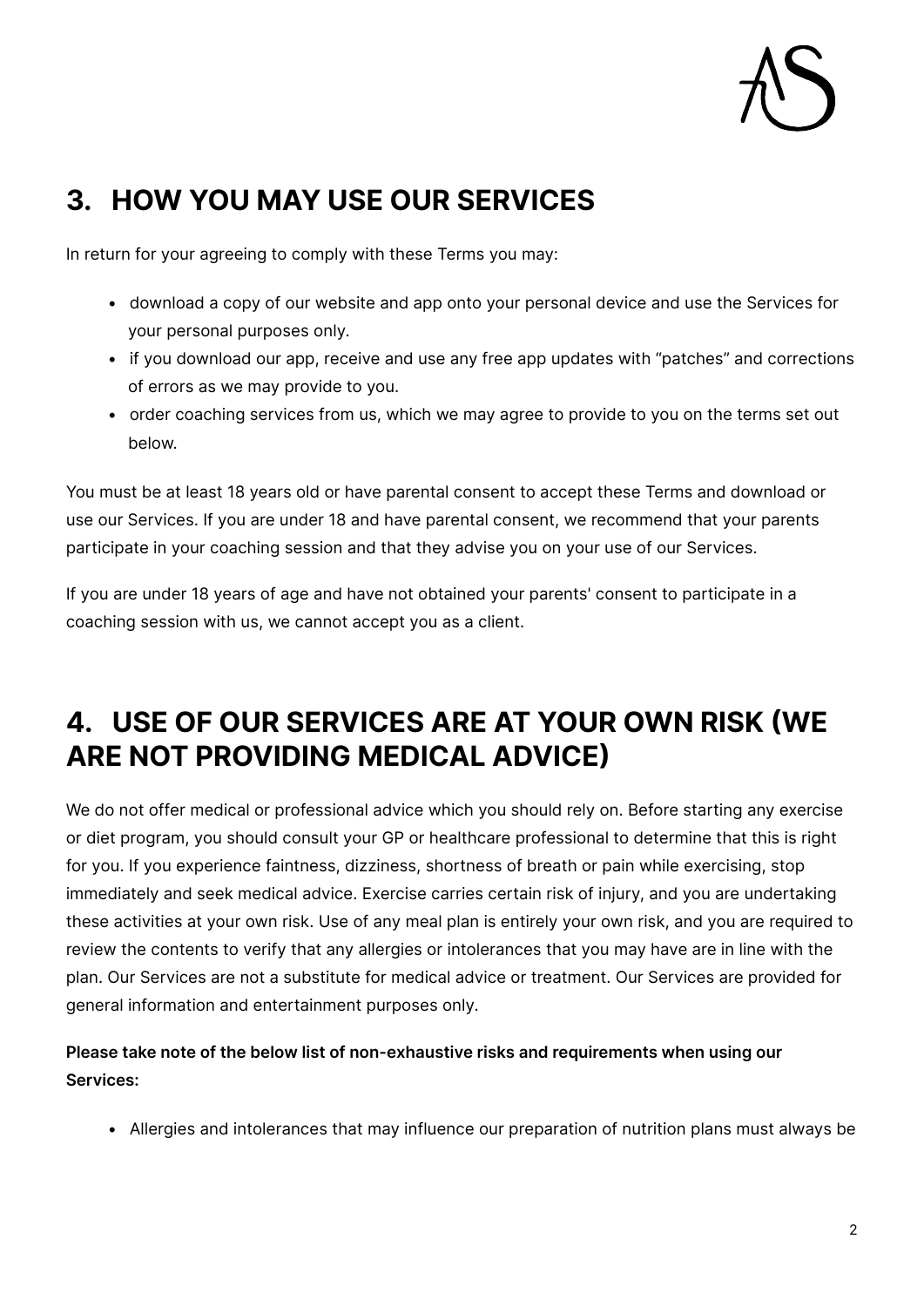

communicated in the questionnaire.

- Injuries, illnesses and diseases that may influence our preparation of workout plans must always be communicated in the questionnaire.
- Always carefully review the contents/ingredients in your meal plan for any foods to which you are allergic or intolerant.
- Always make sure that you have enough space when performing any activities.
- Make sure that nothing around you can cause harm or movement impairment.
- If you choose to use any fitness equipment, doing so is at your own risk.
- Restriction on kcal intake can in some cases lead to anxiety, eating disorders, depression, fatigue and other related mental and physical health issues.
- Always consult a dietician and/or doctor before beginning any fitness or health program in general.

### **5. IMPORTANT CAVEATS**

It is OUTSIDE our scope of practice to PRESCRIBE a specific supplement or a particular dosage to our clients.

Specifically, we do not:

- Prescribe diets or supplements to treat medical and clinical conditions.
- Prescribe diets to treat symptoms of medical and clinical conditions.
- Diagnose medical conditions.

We offer meal planning inspiration and guidance only, and our meal plans are intended to serve as encouragement to eat lean protein and nutrient-rich vegetables and accommodate your daily requirements for macronutrients. We do not, however, prescribe any meal plans or try to diagnose and/ or treat any conditions that you may suffer from.

### **6. ORDERING COACHING SERVICES**

Our acceptance of your order will take place when we email you to accept it, at which point our contract for coaching services will come into existence between you and us.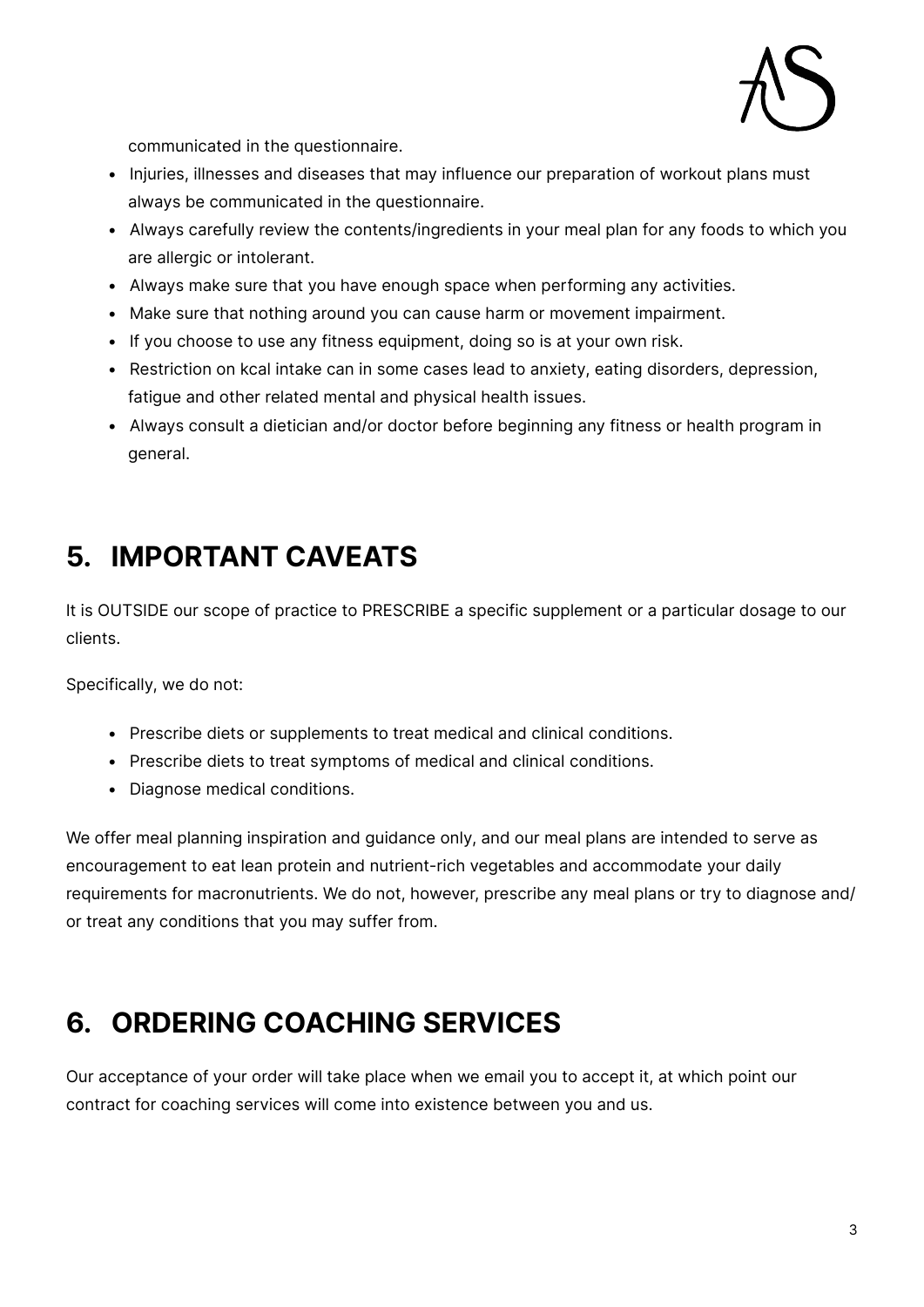

If we are unable to accept your order, we will inform you of this and will not charge you for the coaching services. This might be because of unexpected limits on our resources which we could not reasonably plan for, because a credit reference we have obtained for you does not meet our minimum requirements, or because we have identified an error in the price or description of the services.

### **7. PAYMENT TERMS**

If you agree to receive our paid-for Services (including our coaching services), you will be signed up for payment through a third party service. We use the payment system delivered by Stripe which is commonly used around the world.

With automatic signup, your card details will be encrypted during transmission through Secure Sockets Layer (SSL) encryption. This encryption ensures a high level of security regarding unauthorized access to your information.

Your payment terms will depend on the precise services that are agreed between you and us. These payment terms will be set out in your order confirmation.

### **8. WHOSE DEVICES CAN I USE THE APP ON?**

You can only download, install and use the App on a device that you own or have permission to use for these purposes. You will be responsible for complying with these Terms and for any use that is made of this App on another device, whether or not you own the device and/or if such use is with your knowledge or consent.

### **9. IF YOU DOWNLOAD OUR APP, THE APPSTORE'S TERMS ALSO APPLY**

The ways in which you can use our app may be subject to the Apple App Store or Google Play Store (each, an **App Store**) rules and policies, and the App Store's rules and policies will apply instead of these Terms where there are differences between the two.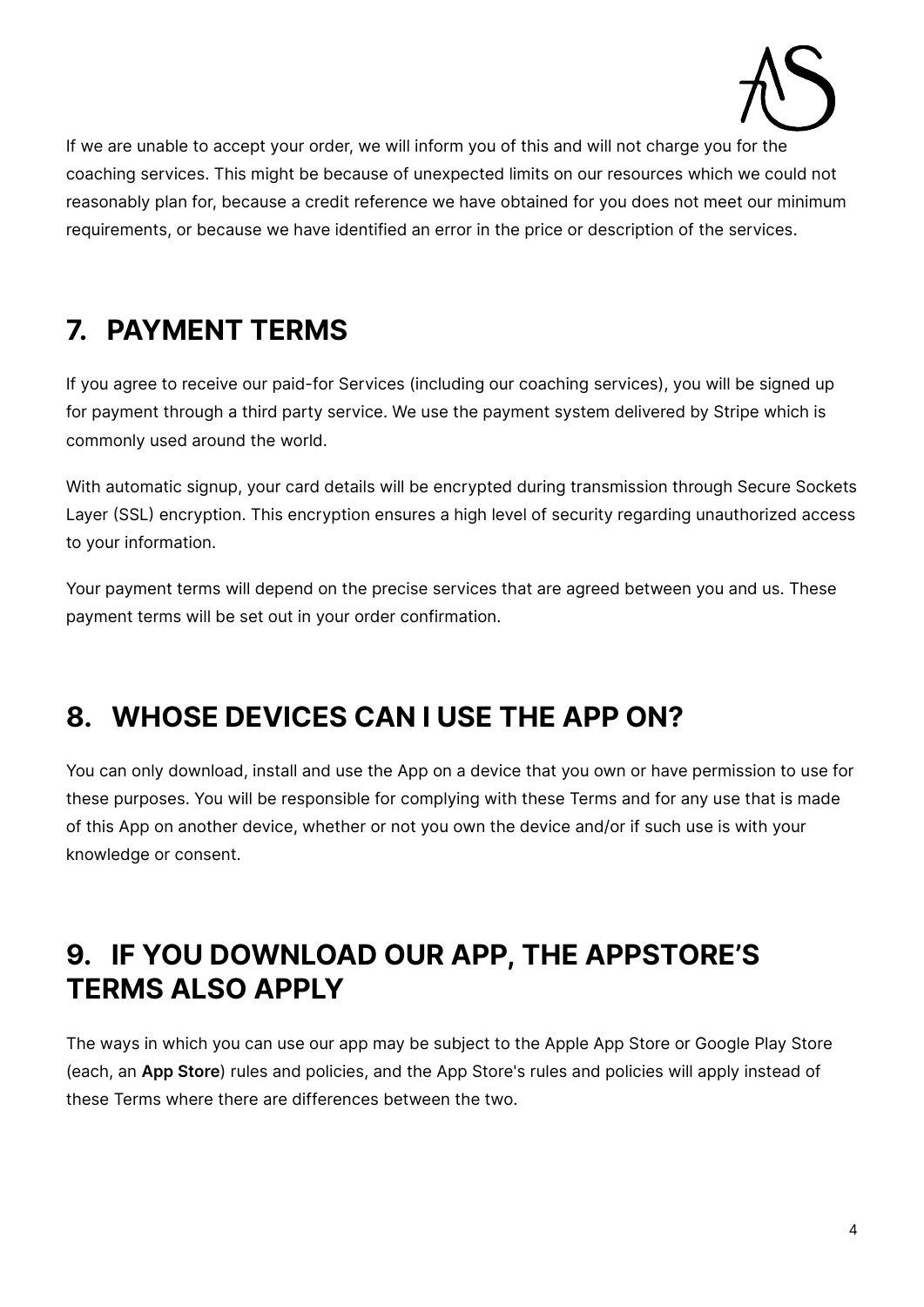## **10. COMPATIBLE DEVICE**

The app should only be downloaded to and installed on a compatible device. Please read the App Store listing for the app before downloading to ensure that your device is compatible.

### **11. UPDATES AND CHANGES TO THE SERVICES**

From time to time we may update and change the Services (including our app and website) to improve performance, enhance functionality, reflect changes to the operating system or address security issues. Please ensure you accept all updates in respect of the Services, including our app.

If you choose not to install such updates or if you opt out of automatic updates you may not be able to continue using our Services (including our app) or the functionality may be reduced.

### **12. YOUR ACCOUNT**

You must keep any login details such as username, password and security questions confidential and not disclose them to any other person. If you have any reason to believe that they have been compromised, you must promptly reset them using our 'Forgotten Password' feature.

You must not under any circumstances allow any other person to access the platform using your login details. Not only will it affect the functionality of the Services as statistics and tracking will not be correct, but you will also be responsible for any actions taken by a person using your user account, whether or not with your knowledge or consent.

Allowing others to access the Services using your login details is a breach of these Terms and may result in your right to use the Services being suspended or us ending your right to use the Services.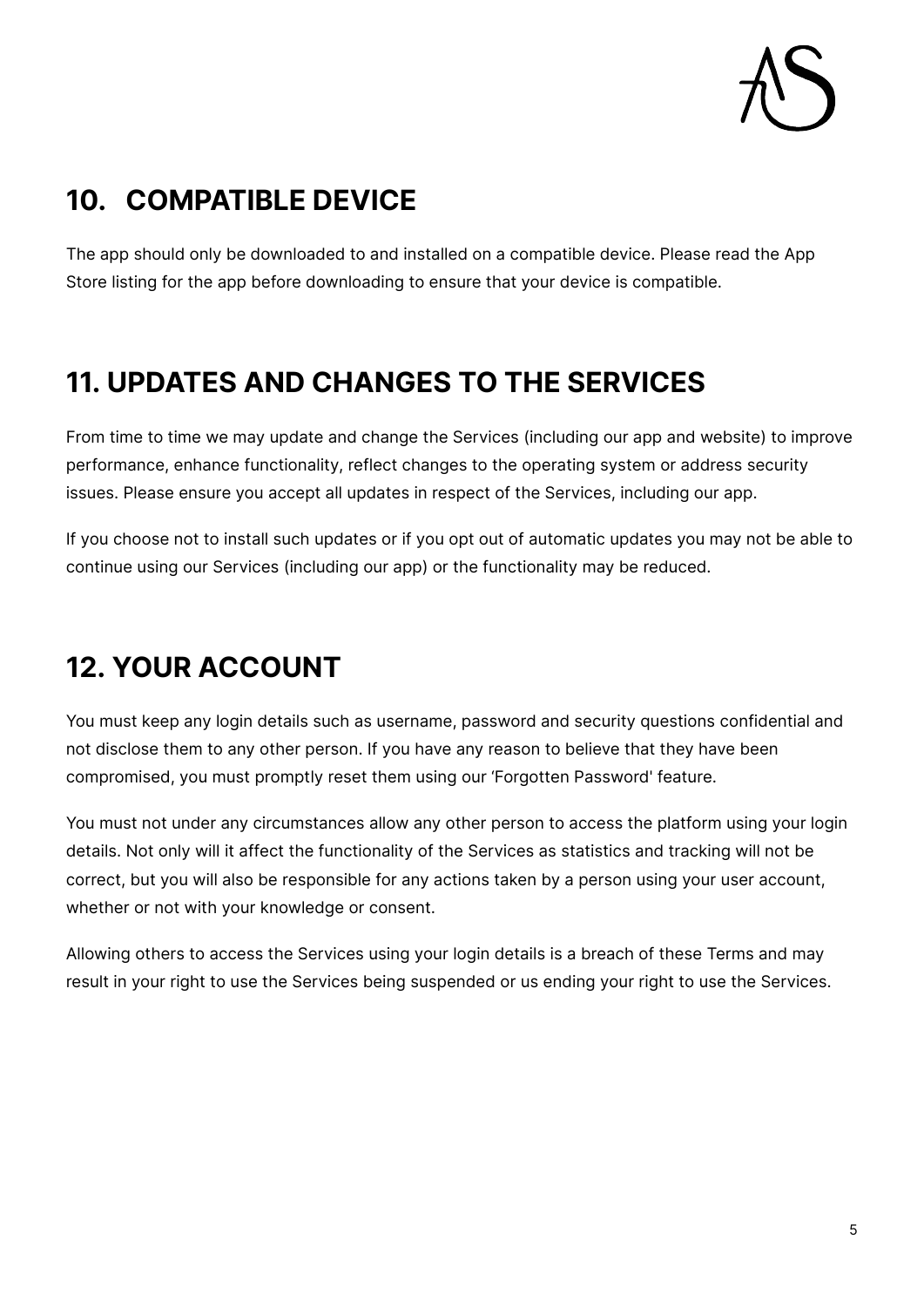

### **13. YOU MAY NOT TRANSFER THE SERVICES TO SOMEONE ELSE**

We are giving you personally the right to use the Services as set out in these Terms. You may not transfer the Services to someone else, whether for money, for anything else or for free except as permitted under the terms of the App Store. If you sell any device on which our app is installed, you must remove the app from it.

### **14. CHANGES TO THESE TERMS**

We may need to change these Terms from time to time to reflect changes in law or best practice or to deal with additional features which we introduce.

We will try to give you reasonable notice of any major changes by sending you an SMS or email with details of the change or notifying you of a change when you next use the website or app (as relevant).

### **15. YOUR PRIVACY**

We only use any personal information we collect through your use of our Services in the ways set out in our Privacy Notice https://us.lenus.io/alissa-spears/data-policy?locale=en-US.

Internet transmissions are never completely private or secure. This means there is a risk that any information you send using our Services (including our website or app) may be read or intercepted by others, even if there is a special notice that a particular transmission is encrypted.

### **16. INTELLECTUAL PROPERTY RIGHTS**

All intellectual property rights in the Services (including our app and website) throughout the world belong to us and our licensors. The rights in the Services are licensed (not sold) to you. You have no intellectual property rights in, or to, the Services other than the right to use them in accordance with these Terms.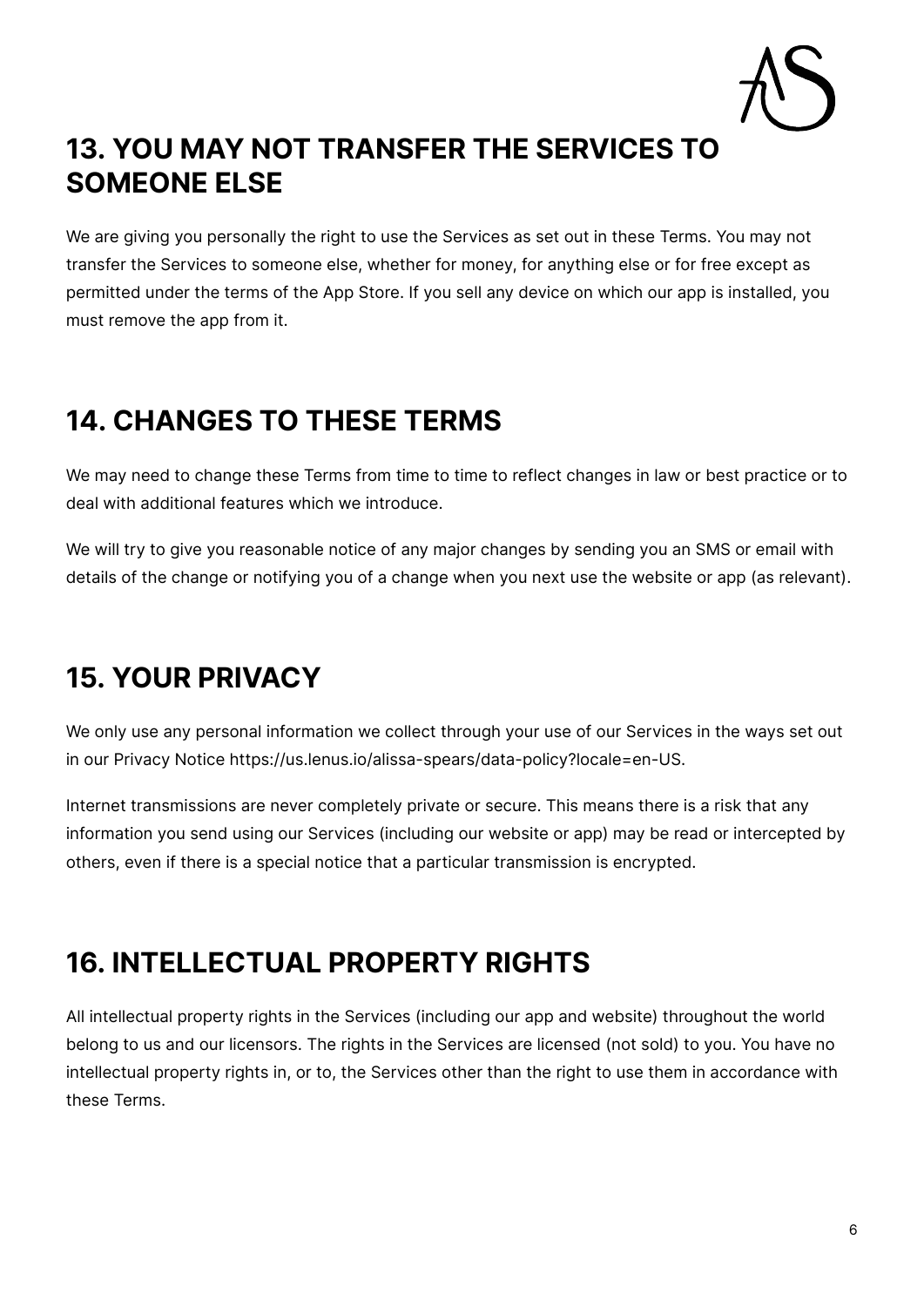

These Terms grant you a personal, non-transferable and non-exclusive right to use our Services. We grant you this right for the sole purpose of receiving the Services as permitted in these Terms.

Our Services (including our app and website) are protected by copyright, trademark, and other laws. Nothing in these Terms gives you a right to use the Alissa Spears Health and fitness name or any of the Alissa Spears Health and fitness trademarks, logos, domain names, other distinctive brand features, and other proprietary rights (whether they belong to us or our licensors). All right, title, and interest in and to our Services (excluding content provided by you) are and will remain the exclusive property of us and our licensors.

Any feedback, comments, or suggestions you may provide regarding our Services (including our app and website) is entirely voluntary and we will be free to use such feedback, comments or suggestions as we see fit and without any obligation to you.

We will treat any content you upload via the Services as belonging to us. You must not upload any content unless you have a right to do so and such content complies with the Acceptable Use Restrictions section below.

If anyone else suggests our Services or their use in line with these Terms infringes their IP, we are responsible for investigating and defending that claim.

### **17. LICENSE RESTRICTIONS**

You agree that you will:

- not sub-license or otherwise make available our Services (including the app or any workout or diet plans) to any person without prior written consent from us;
- not copy the Services (including our app and website), except as part of the normal use of the Services or where it is necessary for the purpose of back-up or operational security;
- not translate, merge, adapt, vary, alter or modify, the whole or any part of the Services (including the app and website);
- not combine or incorporate the Services in or with any other programs, except as necessary to use the Services on devices as permitted in these Terms;
- not disassemble, de-compile, reverse engineer or create derivative works based on the whole or any part of the Services, nor attempt to do any such things;
- comply with all applicable laws and regulations that apply to the technology used or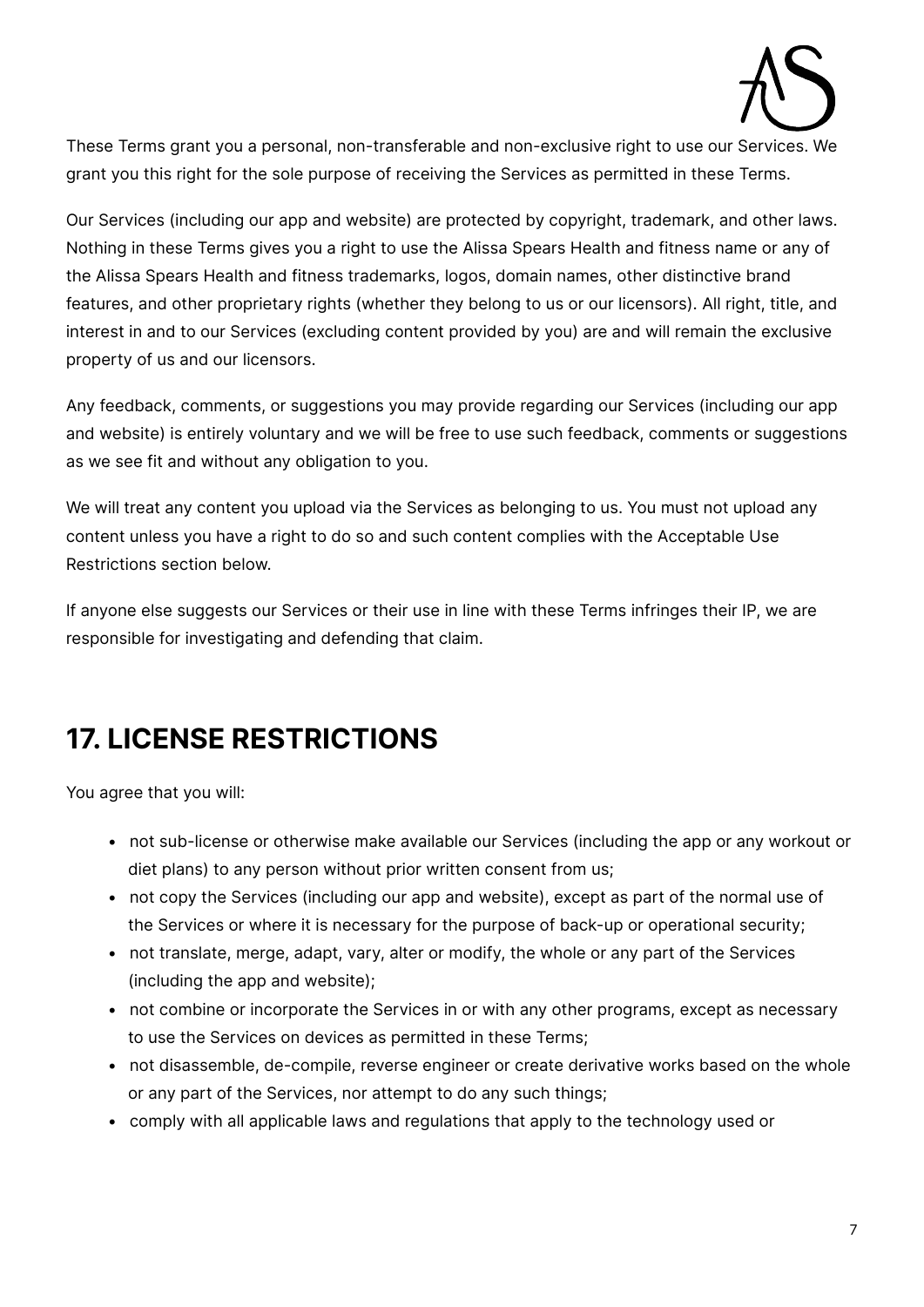

supported by the Services.

### **18. ACCEPTABLE USE RESTRICTIONS**

You may use our Services (including our app and website) only for lawful purposes. You must:

- not use the Services in any unlawful manner, for any unlawful purpose, or in any manner inconsistent with these Terms;
- not act fraudulently or maliciously;
- not access, use, distribute or transmit malicious code, such as viruses, or harmful data, into the any Services (including the app or website) or any operating system;
- not infringe our intellectual property rights or those of any third party in relation to your use of the any Services;
- not transmit any material that is defamatory, discriminatory, threatening, obscene, sexually explicit, offensive or otherwise objectionable in relation to your use of any Services;
- not use the any Services in a way that could damage, overburden, impair or compromise our systems or security or interfere with other users; and
- not collect or harvest any information or data from any Services or our systems or attempt to decipher any transmissions to or from the servers running any Services.

### **19. OUR RESPONSIBILITY FOR LOSS OR DAMAGE SUFFERED BY YOU**

Limitations to the Services. We have not developed our Services to meet your every need. To the extent we provide any personalized exercise routines or diet plans, you recognize that you carry these out at your own risk. If you have any concerns about these Services and your health, you must consult your GP or healthcare professional.

You use the information provided through the Services at your own risk. Although we make reasonable efforts to update the information provided by the Services, we make no representations, warranties or guarantees, whether express or implied that such information is accurate, complete or up to date. You may receive advice from third parties through the Services however we accept no liability for any advice received from third parties using the Services.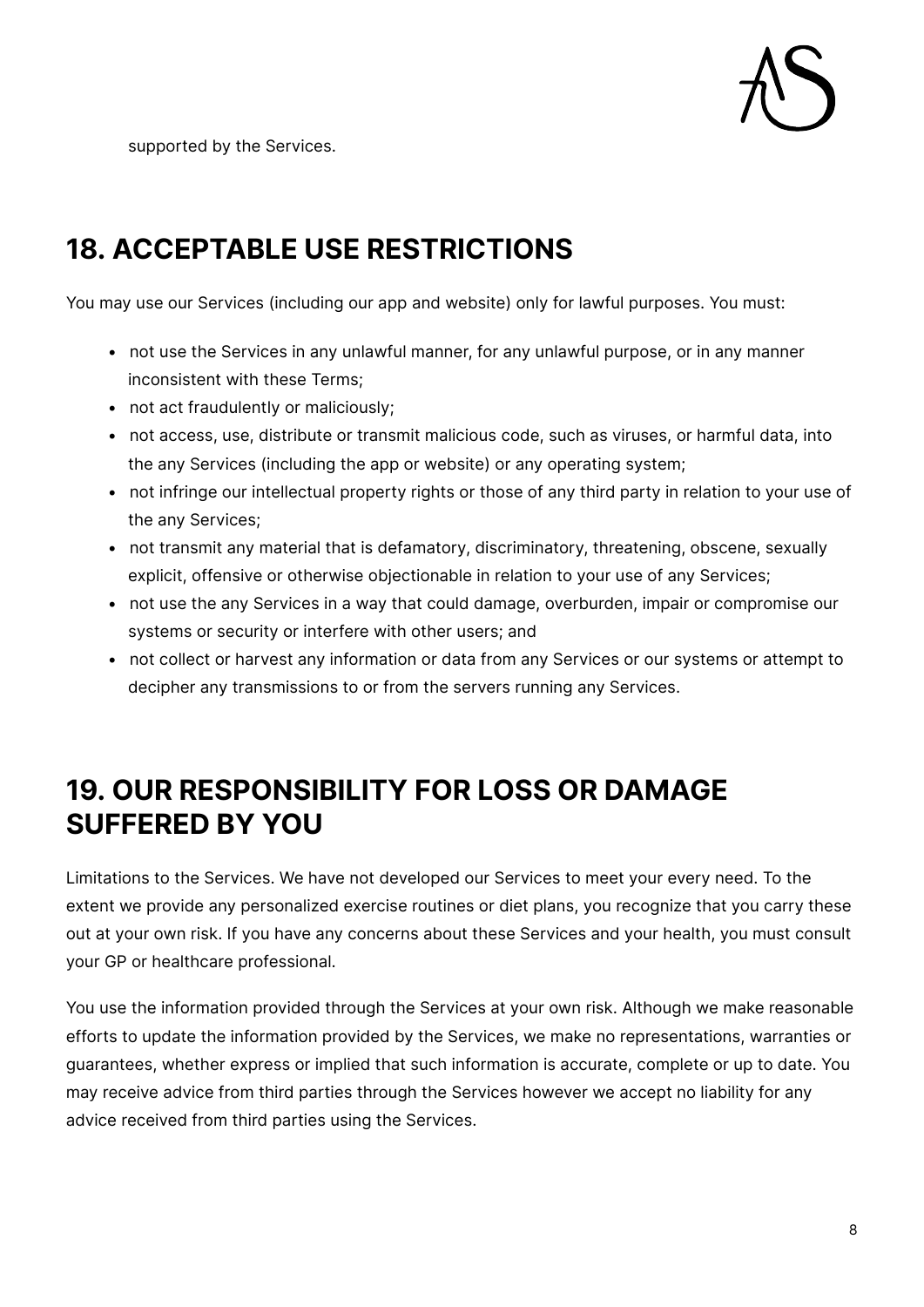

Please back-up content and data used with the app. We recommend that you back up any content and data used in connection with the app, to protect yourself in case of problems with the app or the Services.

We are not responsible for delays outside our control. If our supply of the coaching services is delayed by an event outside our control then we will contact you as soon as possible to let you know and we will take steps to minimize the effect of the delay. Provided we do this we will not be liable for delays caused by the event, but if there is a risk of substantial delay you may contact us to discuss your potential rights to end the contract and receive a refund for any services you have paid for but not received.

## **20. LIMITATIONS OF LIABILITY**

For clarification, these Terms do not limit our liability for fraud, fraudulent misrepresentation, death or personal injury to the extent that applicable law would prohibit such a limitation.

### **Limitation on Damages**

IN NO EVENT WILL Alissa Spears Health and fitness, ITS DIRECTORS, OFFICERS, SHAREHOLDERS, EMPLOYEES, AGENTS OR AFFILIATES, BE LIABLE TO THE OTHER PARTY FOR ANY CONSEQUENTIAL, INCIDENTAL, INDIRECT, SPECIAL, PUNITIVE OR EXEMPLARY DAMAGES, COSTS OR EXPENSES (INCLUDING, BUT NOT LIMITED TO, LOST PROFITS, LOST REVENUES AND/OR LOST SAVINGS), WHETHER BASED UPON A CLAIM OR ACTION OF CONTRACT, WARRANTY, NEGLIGENCE, STRICT LIABILITY OR OTHERWISE, ARISING FROM A BREACH OR ALLEGED BREACH OF THESE TERMS, OR THE USE OF ANY SERVICES PROVIDED HEREUNDER.

### **Liability Cap**

IN NO EVENT SHALL OUR LIABILITY TO YOU FOR ANY BREACH OR ALLEGED BREACH OF THESE TERMS WITH RESPECT TO ANY CLAIMS HEREUNDER EXCEED A MAXIMUM AGGREGATE AMOUNT OF THE AMOUNT PAID BY YOU TO US DURING THE 6 MONTHS IMMEDIATELY PRECEDING THE CLAIM.

### **Applicability**

THE FOREGOING DISCLAIMERS AND LIMITATIONS OF LIABILITY SHALL APPLY EVEN IF THE PARTIES HAVE BEEN ADVISED OF THE POSSIBILITY OF SUCH DAMAGES AND NOTWITHSTANDING THE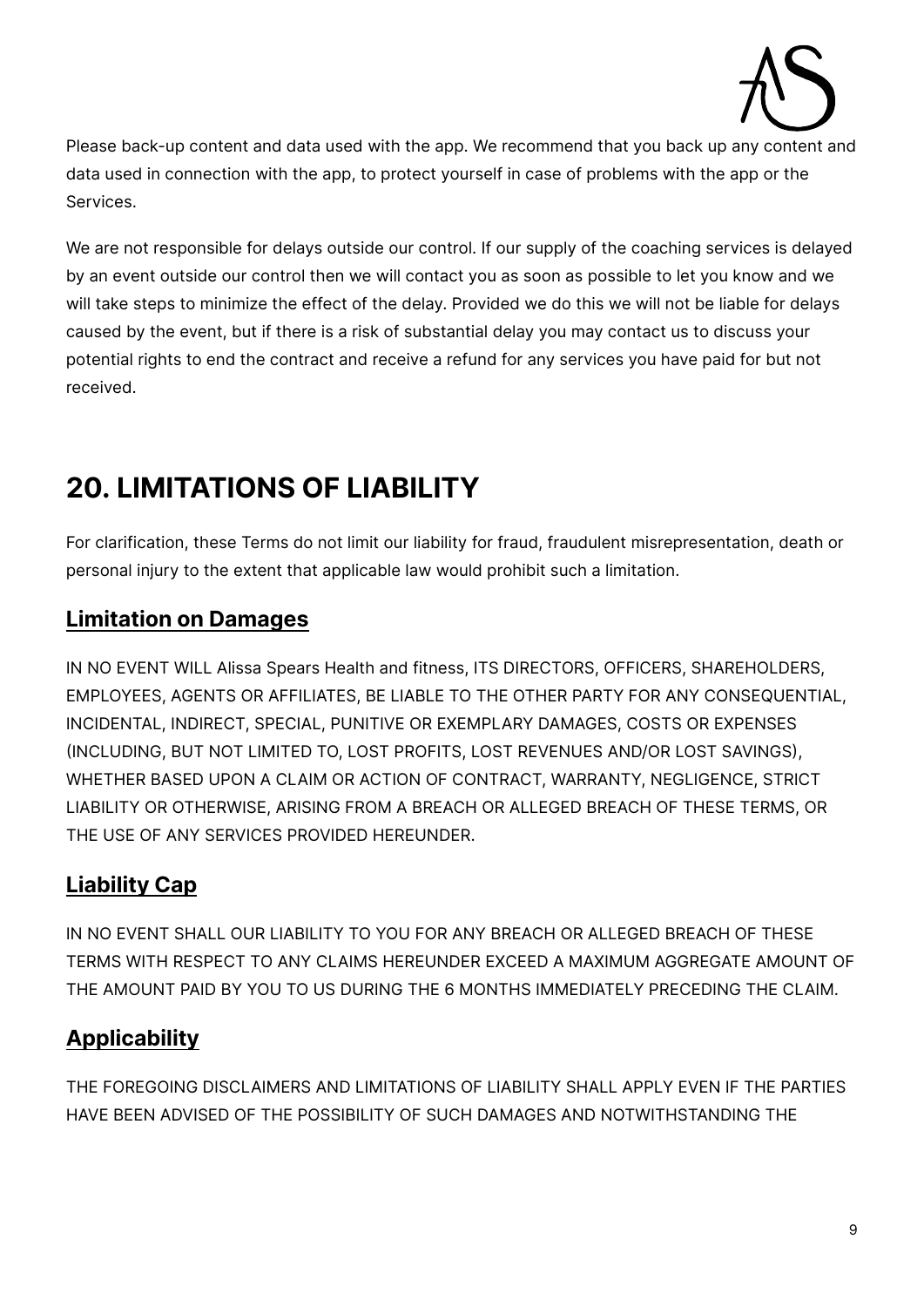

### **21. WHAT WILL HAPPEN IF YOU DO NOT GIVE REQUIRED INFORMATION TO US**

We may need certain information from you so that we can supply our coaching services to you, for example, on your body and wellbeing, including height, weight, body statistics, workouts, mood, meals, nutrition and general wellbeing. We will contact you to ask for this information. If you do not give us this information within a reasonable time of us asking for it, or if you give us incomplete or incorrect information, we may either end the contract or make an additional charge of a reasonable sum to compensate us for any extra work that is required as a result. We will not be responsible for supplying services late or not supplying any part of them if this is caused by you not giving us the information we need within a reasonable time of us asking for it.

### **22. WE ARE NOT RESPONSIBLE FOR OTHER WEBSITES**

Our Services may contain links to other independent websites which are not provided by us. Such independent sites are not under our control, and we are not responsible for and have not checked and approved their content or their privacy policies (if any).

You will need to make your own independent judgement about whether to use any such independent sites, including whether to buy any products or services offered by them.

### **23. ENDING THIS AGREEMENT**

Note that we offer no refunds once we've tailored and sent you our digital products. As any meal- and workout plans are digital products, they are "used" when sent, downloaded and/or opened.

You may end your agreement with us at the end of your minimum commitment period, by providing us with 1 months' notice. If you end our agreement in this way, your termination will only be effective from the first day of the following month.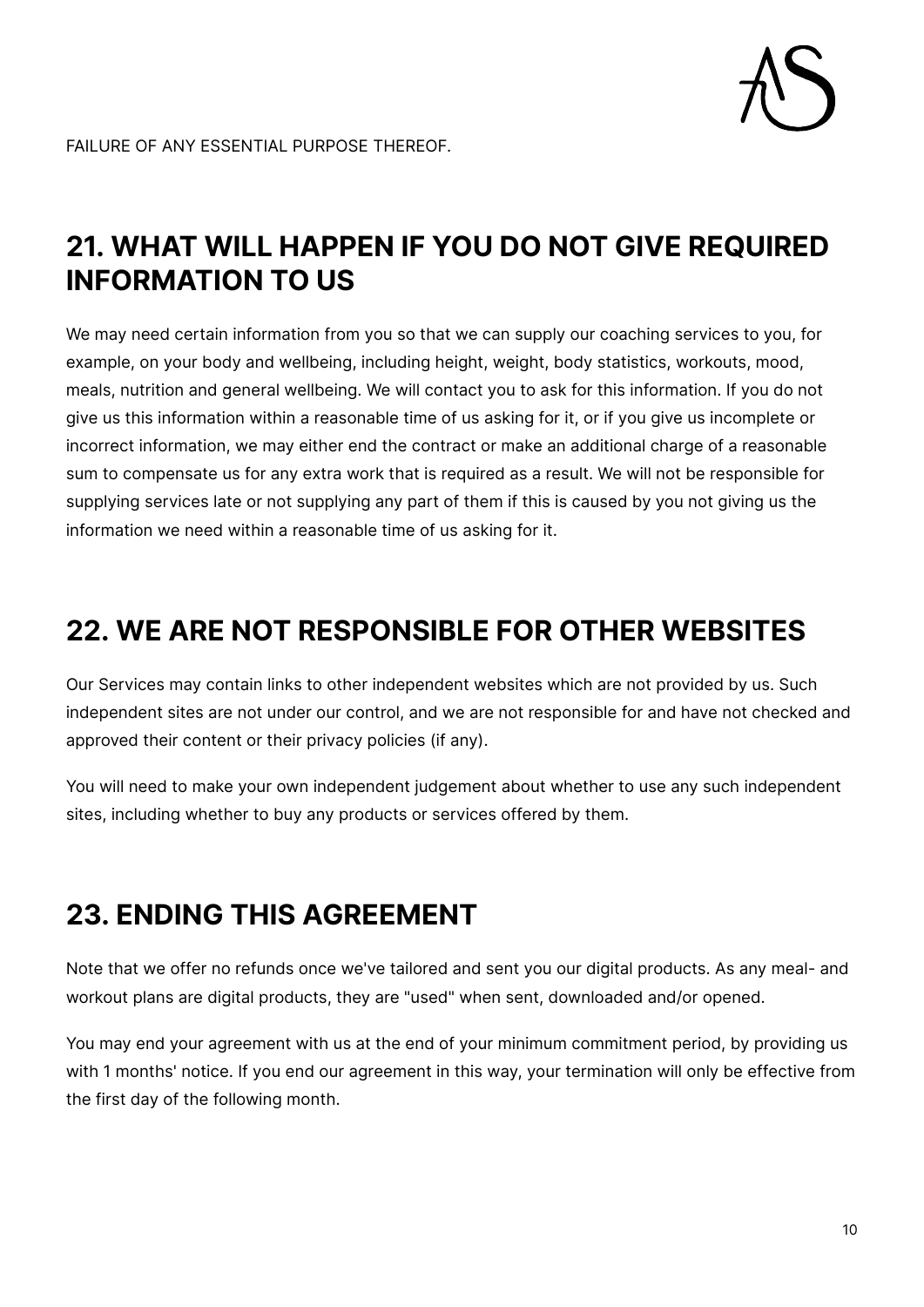

If you don't comply with these Terms (including failure to pay). We may end your rights to use the Services at any time by contacting you if we reasonably believe that you have not complied with these Terms in a serious way. This may include if you fail to make a payment. If what you have done can be put right we will give you a reasonable opportunity to do so. If we end your right to use the Services in this way, we may retain payments you have already made to cover our costs and/or compensate us for our losses resulting from your failure to comply.

We may end the contract if it becomes impossible or impractical to provide our Services (or a part of the Services like the app). If we decide to suspend or stop providing any part of our Services in this way, we will let you know if we are going to do this. If you have paid for our Services in advance, you may be entitled to a proportionate refund of the money you have paid in advance and for the time you haven't been able to use our Services because we have ended the contract.

Your legal rights. We are under a legal duty to supply services that are in conformity with this contract. Nothing in these Terms will affect your legal rights.

If this agreement comes to an end:

- you must stop all activities authorised by these Terms, including your use of the app and the coaching services;
- you must delete or remove the app from all devices in your possession and immediately destroy all copies of the app which you have and confirm to us that you have done this;
- we may remotely access your devices and remove the app from them and cease providing you with access to the support services.

### **24. WE MAY TRANSFER THIS AGREEMENT TO SOMEONE ELSE**

We may transfer our rights and obligations under these Terms to another organisation, for example if we are acquired by a third party. We will always tell you in writing if this happens and we will ensure that the transfer will not affect your rights under these Terms.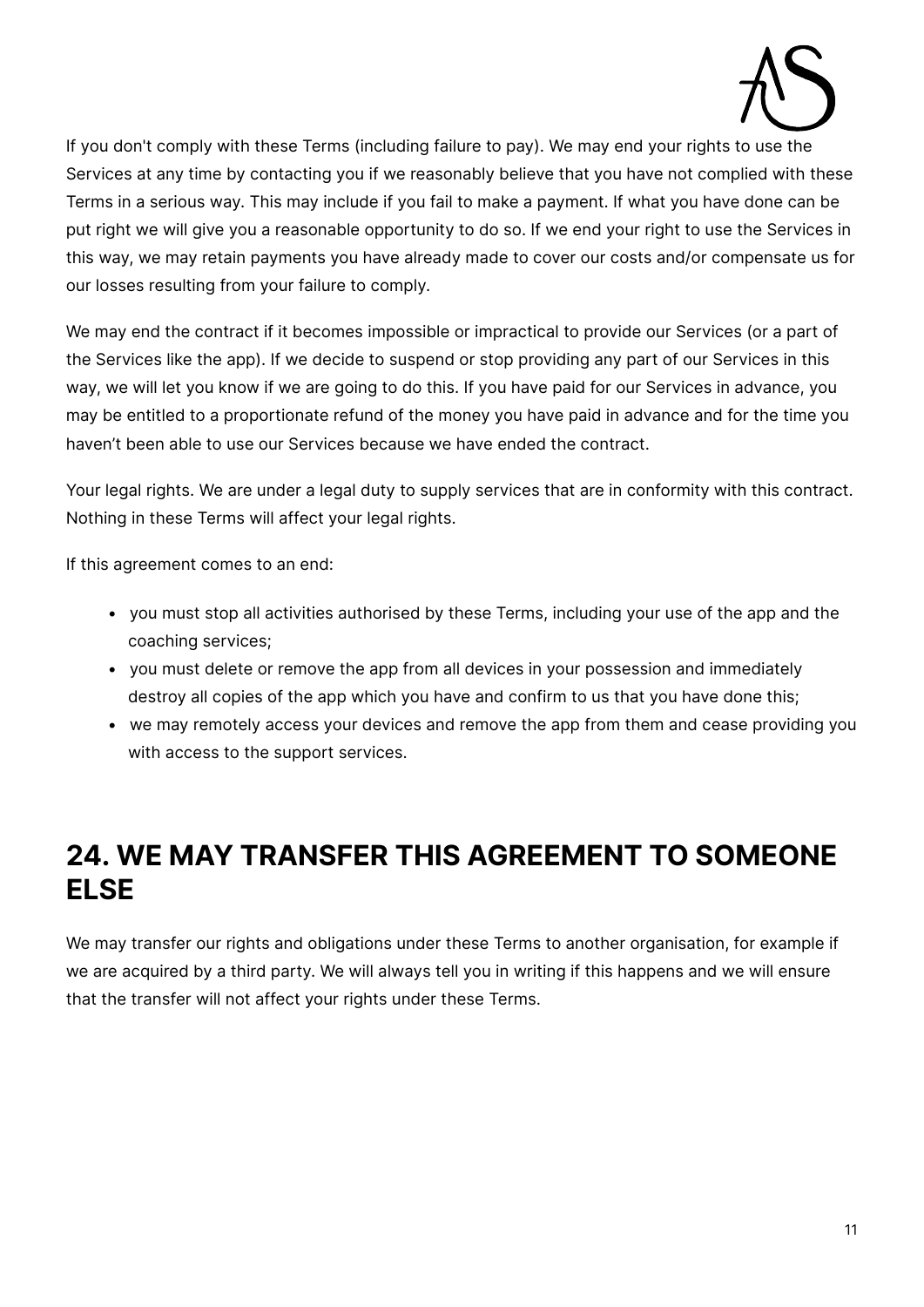### **25. YOU NEED OUR CONSENT TO TRANSFER YOUR RIGHTS TO SOMEONE ELSE**

You may only transfer your rights or your obligations under these Terms to another person if we agree in writing.

### **26. THIRD PARTY RIGHTS**

The App Store and its group of companies can enforce these Terms on our behalf to ensure you comply. Other than this, third parties do not have any rights to enforce these Terms.

## **27. CLASS ACTION WAIVER**

Class Action Waiver. Any proceedings to resolve or litigate any dispute in any forum will be conducted solely on an individual basis. Neither you nor Alissa Spears Health and fitness will seek to have any dispute heard as a class action, private attorney general action, or in any other proceeding in which either party acts or proposes to act in a representative capacity. No arbitration or proceeding will be combined with another without the prior written consent of all parties to all affected arbitration or proceedings.

### **28. IF A COURT FINDS PART OF THIS CONTRACT ILLEGAL, THE REST WILL CONTINUE IN FORCE**

Each of the paragraphs of these Terms operates separately. If any court or relevant authority decides that any of them are unlawful, the remaining paragraphs will remain in full force and effect.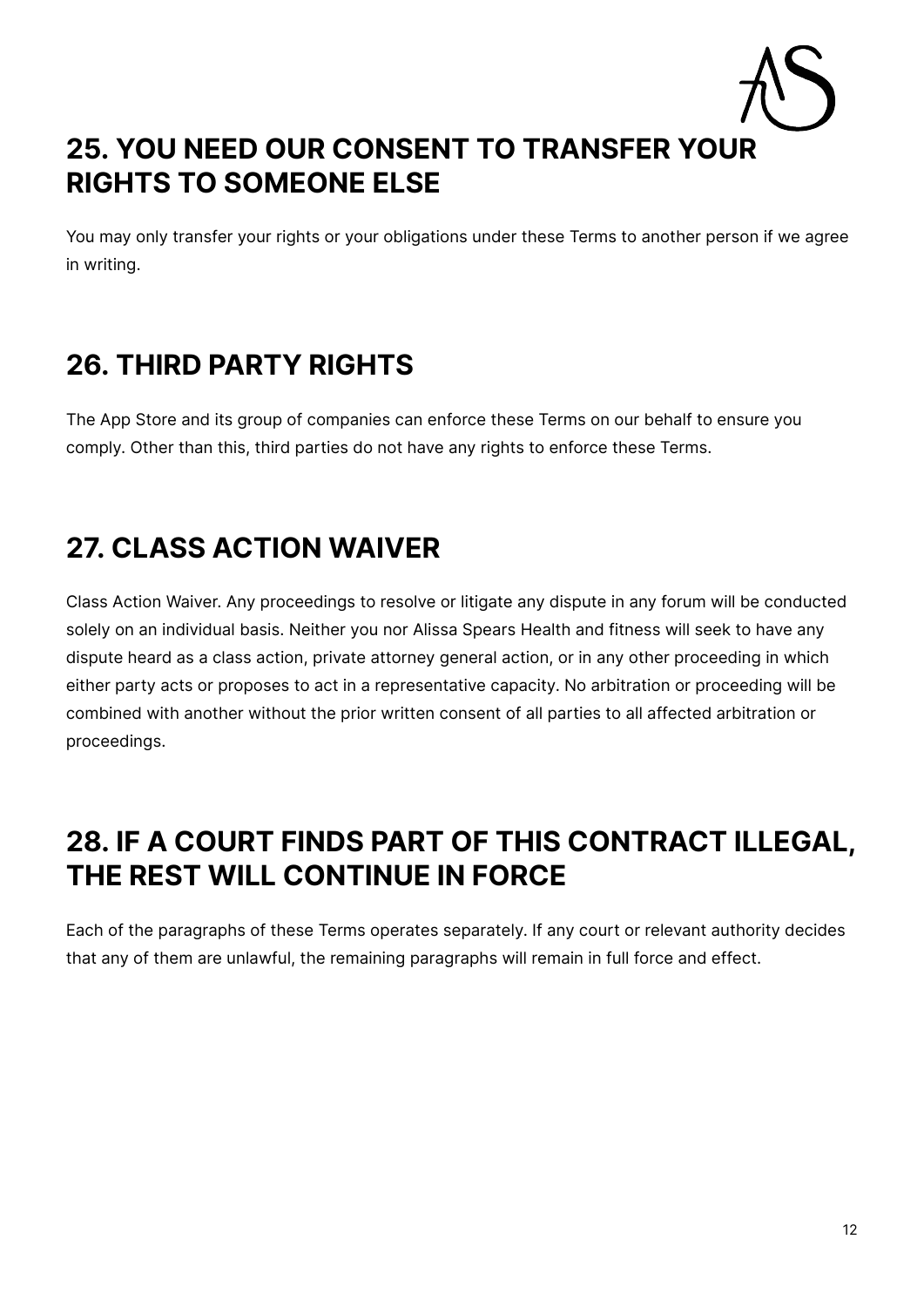# **29. EVEN IF WE DELAY IN ENFORCING THESE TERMS, WE CAN STILL ENFORCE IT LATER**

Even if we delay in enforcing these Terms, we can still enforce it later. If we do not insist immediately that you do anything you are required to do under these Terms, or if we delay in taking steps against you in respect of your failure to comply with these Terms, that will not mean that you do not have to do those things and it will not prevent us taking steps against you at a later date.

### **30. GOVERNING LAW AND JURISDICTION**

These Terms are governed, construed, and enforced in accordance with the laws of the State of New York, United States of America, without regard to its conflict of laws rules.

Last updated: 6/1/2022

# **Condiciones de uso**

Gracias por usar nuestros servicios. Nuestros "**Servicios**" incluyen nuestro sitio web, la aplicación y los servicios de entrenamiento a los que se conecta a través del sitio web o la aplicación. Lea atentamente estas Condiciones de uso ("**Condiciones**").

Al usar nuestros Servicios, usted acepta estas Condiciones y el Aviso de privacidad. Si no está de acuerdo con estos, no descargue ni use nuestros Servicios (si ya descargó la aplicación, deberá eliminarla inmediatamente).

#### **1. QUIÉNES SOMOS Y QUÉ ESTIPULA ESTE CONTRATO**

Somos Alissa Spears Health and fitness, una compañía registrada en United States.

Estas Condiciones rigen el accesoa y el uso de nuestros Servicios. Estas Condiciones establecen: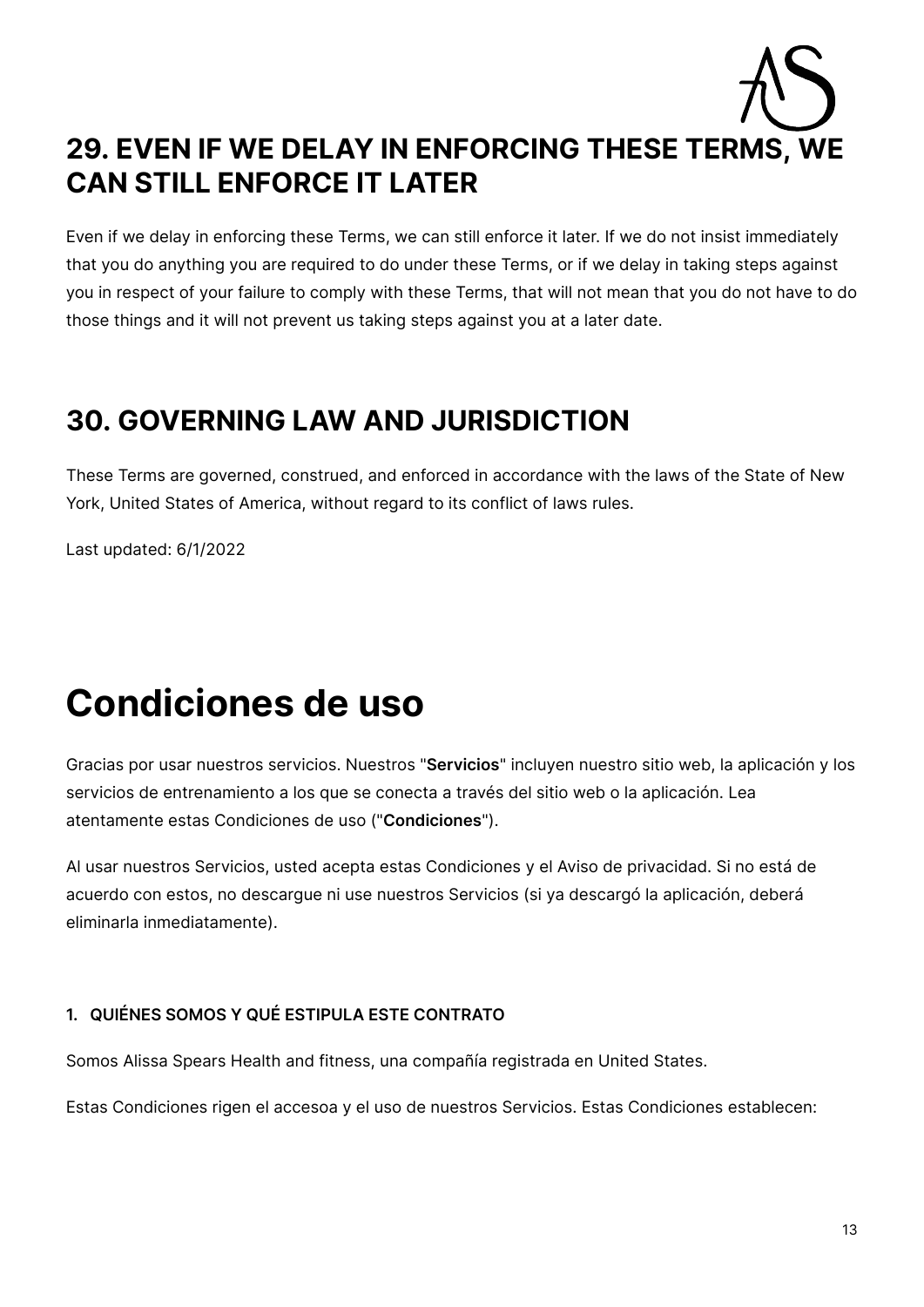- sus derechos y responsabilidades legales;
- nuestros derechos y responsabilidades legales; y
- determinada información clave requerida por la ley.

#### **2. CÓMO COMUNICARSE CON NOSOTROS**

**Comunicarse con nosotros.** Estamos para ayudarle. Si desea comunicarse con nosotros por cualquier motivo, envíenos un correo electrónico a workoutwithalissa@gmail.com.

**Cómo nos comunicaremos con usted.** Si fuere necesario que nos comuniquemos con usted, lo haremos por correo electrónico, SMS o correo postal prepagado, usando los datos de contacto que nos haya proporcionado.

Al registrarse en nuestro sitio web o en nuestros servicios de entrenamiento, usted reconoce que nosotros (o nuestro representante) podemos comunicarnos con usted para informarle sobre nuestros servicios.

#### **3. CÓMO PUEDE USAR NUESTROS SERVICIOS**

A cambio de sujetarse a estas Condiciones, usted puede:

- descargar una copia del sitio web y la aplicación en su dispositivo personal y usar los Servicios únicamente con fines personales.
- si descarga la aplicación, usted recibe y usa cualquier actualización gratuita de la misma con "parches" y correcciones de errores que podemos proporcionarle.
- solicitar servicios de entrenamiento, que podemos aceptar proporcionarle en las condiciones que se establecen a continuación.

Debe tener al menos 18 años o contar con el consentimiento de los padres para aceptar estas Condiciones y descargar o usar nuestros Servicios. Si tiene menos de 18 años y tiene consentimiento de sus padres, le recomendamos que ellos participen en la sesión de entrenamiento y le asesoren sobre el uso que hace de nuestros Servicios.

Si tiene menos de 18 años y no cuenta con el consentimiento de sus padres para participar en una sesión de entrenamiento con nosotros, no podemos aceptarle como cliente.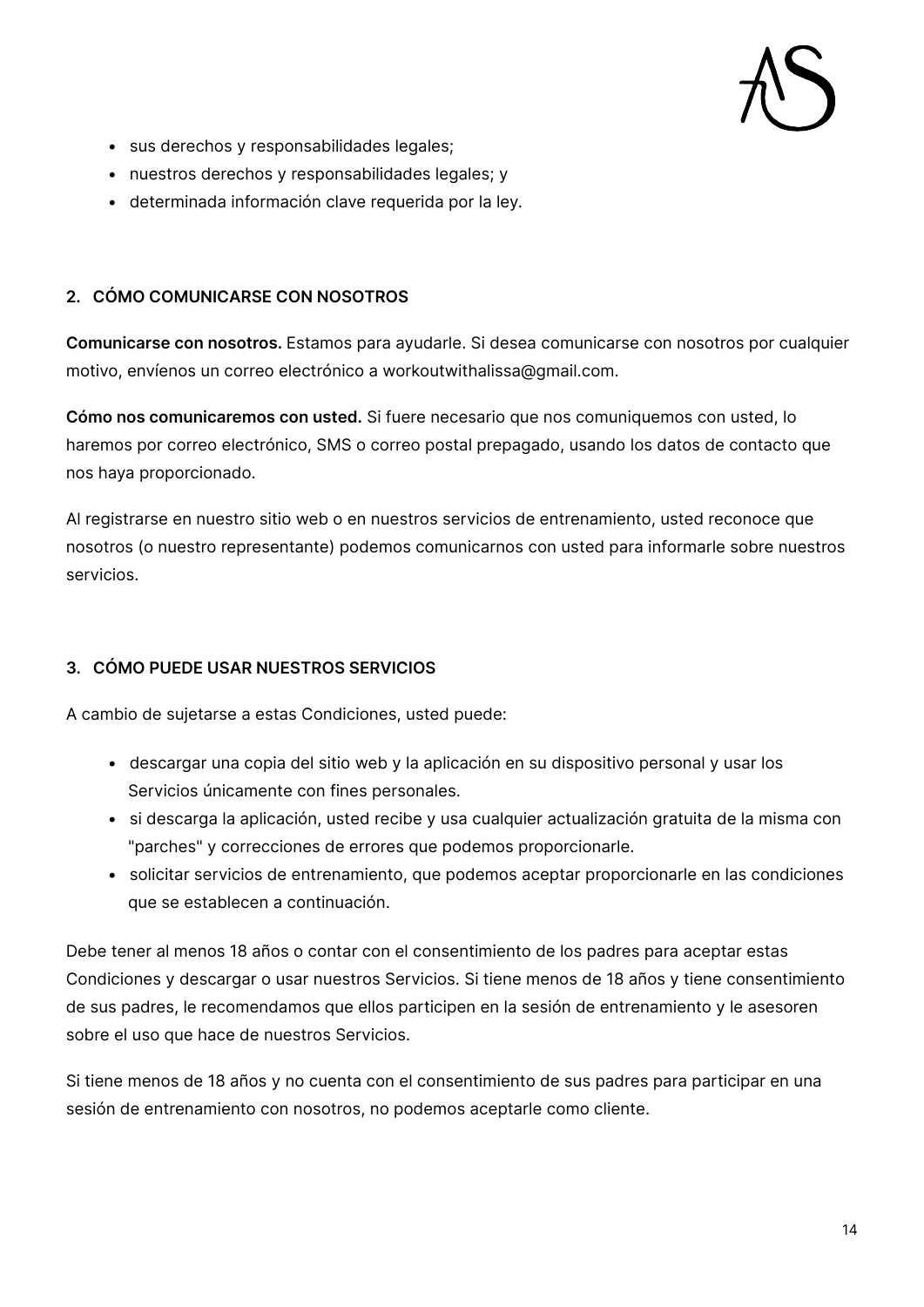

### **4. EL USO DE NUESTROS SERVICIOS SE LLEVA A CABO POR SU CUENTA Y RIESGO (NO OFRECEMOS ASESORAMIENTO MÉDICO)**

No ofrecemos asesoramiento médico ni profesional en el que usted pueda apoyarse. Antes de iniciar cualquier programa de ejercicio o dieta, debe consultar a su médico o profesional de la salud para determinar si es adecuado para usted. Si experimenta debilidad, mareos, dificultad para respirar o dolor durante el ejercicio, deténgase de inmediato y consulte a un médico. El ejercicio conlleva cierto riesgo de lesiones, y usted está llevando a cabo estas actividades bajo su propia responsabilidad. El uso de cualquier plan de alimentación es totalmente bajo su propio riesgo, y usted debe revisar el contenido para verificar que cualquier alergia o intolerancia que pueda tener esté en línea con el plan. Nuestros Servicios no sustituyen el asesoramiento ni el tratamiento médico. Nuestros Servicios se proporcionan únicamente con fines de información general y entretenimiento.

#### **Al utilizar nuestros servicios, tenga en cuenta la siguiente lista de riesgos y requisitos no exhaustivos:**

- Las alergias y las intolerancias que puedan influir en nuestra preparación de los planes de nutrición deben comunicarse siempre en el cuestionario.
- Las lesiones y las enfermedades que puedan influir en nuestra preparación de planes de entrenamiento deben comunicarse siempre en el cuestionario.
- Revise siempre detenidamente el contenido o los ingredientes de su plan de alimentación para verificar si contiene alimentos a los que sea alérgico o intolerante.
- Asegúrese siempre de que dispone de espacio suficiente para realizar cualquier actividad.
- Asegúrese de que ningún objeto a su alrededor pueda causarle lesión o afectar el movimiento.
- El uso de cualquier equipo para ejercitarse será bajo su propio riesgo.
- En algunos casos, la restricción en la ingesta de kcal puede provocar ansiedad, trastornos alimentarios, depresión, fatiga y otros problemas de salud mental y física.
- Consulte siempre a un nutriólogo y/o médico antes de comenzar cualquier programa de aptitud física o salud en general.

#### **5. ADVERTENCIAS IMPORTANTES**

Queda FUERA del ámbito de nuestra práctica RECETAR un suplemento específico o una dosis concreta a nuestros clientes.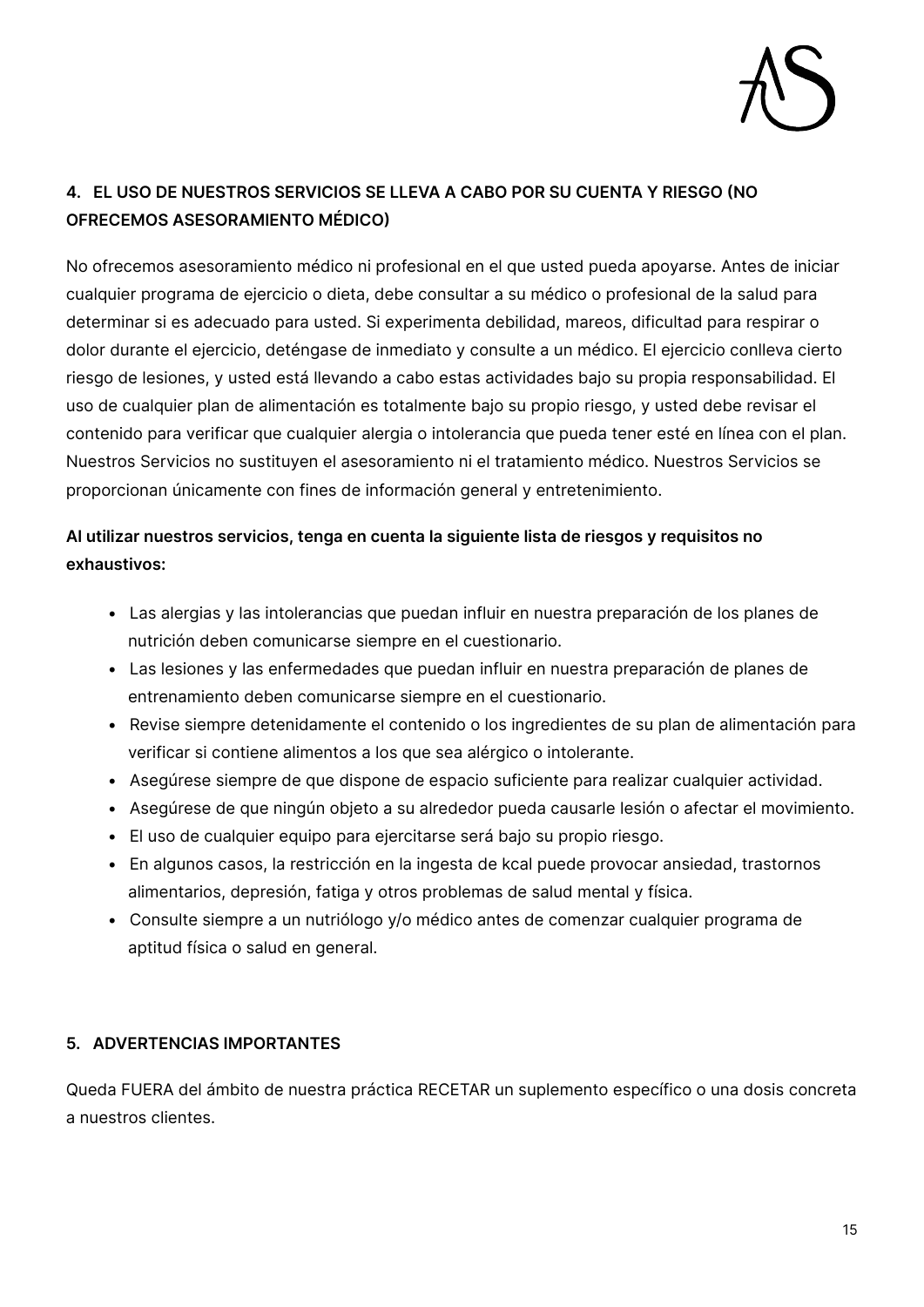

Específicamente nosotros no:

- Prescribimos dietas o suplementos para tratar afecciones médicas y clínicas.
- Indicamos dietas para tratar los síntomas de afecciones médicas y clínicas.
- Diagnosticamos enfermedades.

Solo ofrecemos inspiración y orientación para planear una alimentación y nuestros planes de alimentos están pensados para servir como estímulo para comer proteínas magras y verduras ricas en nutrientes y adaptarse a sus necesidades diarias de macronutrientes. Sin embargo, no indicamos ningún plan de alimentación ni intentamos diagnosticar ni tratar ninguna enfermedad que pueda sufrir.

#### **6. SOLICITAR SERVICIOS DE ENTRENAMIENTO**

Le informaremos que hemos aceptado su solicitud mediante un correo electrónico y a partir de ese momento entrará en vigor nuestro contrato de servicios de entrenamiento entre usted y nosotros.

Le informaremos en caso de no poder aceptar su solicitud y no le haremos cargo alguno por los servicios de entrenamiento. Esto puede deberse a que nuestros recursos sufrieron una limitación inesperada que no podemos planear de forma razonable, a que una referencia de crédito que hemos obtenido sobre usted no cumple con nuestros requisitos mínimos, o porque hemos identificado un error en el precio o la descripción de los servicios.

#### **7. CONDICIONES DE PAGO**

Si acepta recibir nuestros servicios por pago (incluidos nuestros servicios de entrenamiento), se le registrará para que pague a través de un servicio de terceros. Usamos el sistema de pago suministrado por Stripe, que se usa habitualmente en todo el mundo.

Con el registro automático, los datos de su tarjeta se cifrarán durante la transmisión a través del cifrado Secure Sockets Layer (SSL). Este cifrado garantiza un alto nivel de seguridad con respecto al acceso no autorizado a su información.

Sus condiciones de pago dependerán de los servicios precisos acordados entre usted y nosotros. Estas condiciones de pago se indicarán en la confirmación de su solicitud.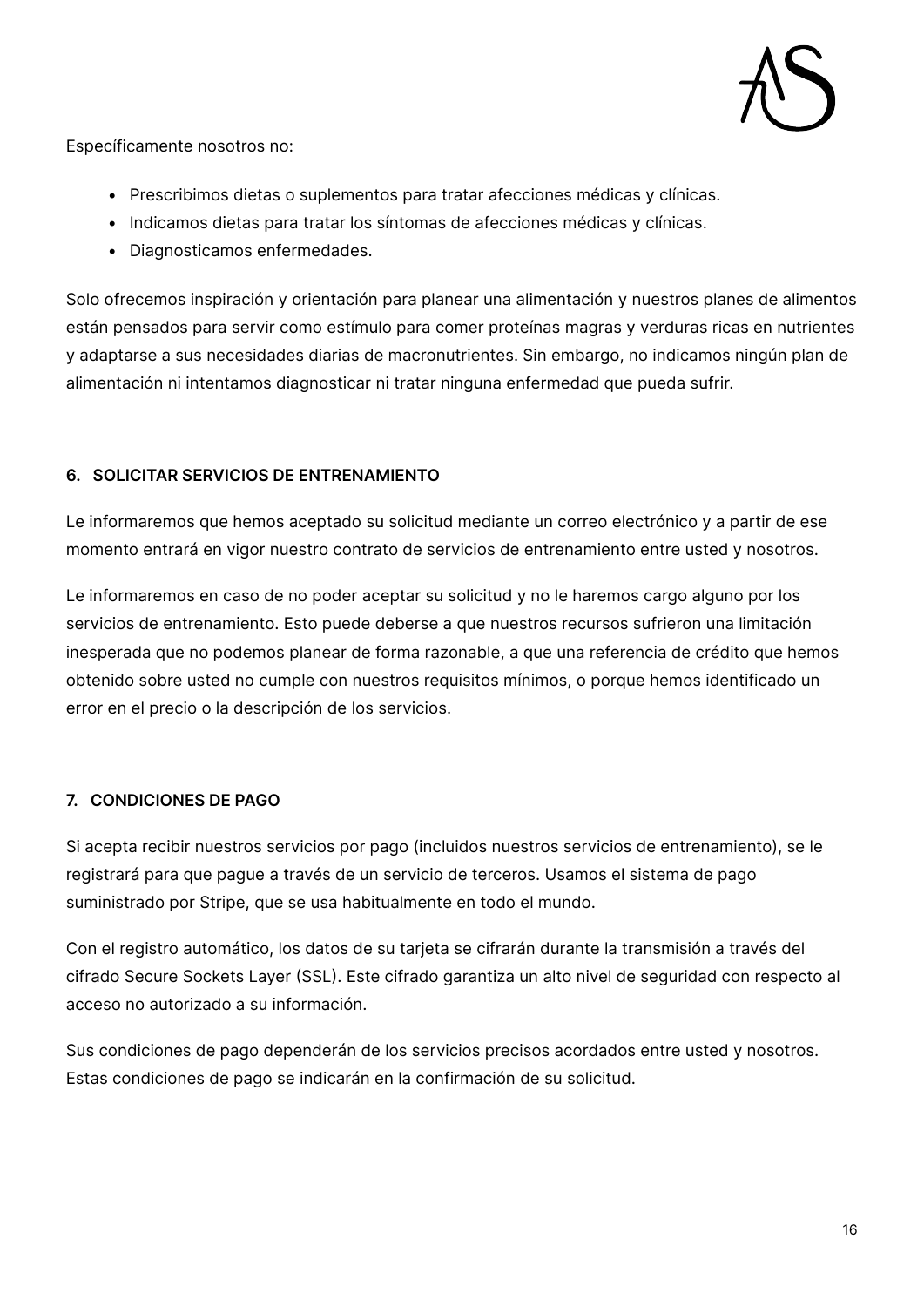

#### **8. ¿EN QUÉ DISPOSITIVOS PUEDO USAR LA APLICACIÓN?**

Solo puede descargar, instalar y usar la aplicación en un dispositivo de su propiedad o que esté autorizado a usar para estos fines. Usted será responsable de cumplir con estas Condiciones y de cualquier uso que se haga de esta aplicación en otro dispositivo, sea o no de su propiedad y/o si dicho uso es con su conocimiento o consentimiento.

#### **9. SI DESCARGA LA APLICACIÓN, TAMBIÉN SE APLICARÁN LAS CONDICIONES DE LA APPSTORE**

Las formas en que puede usar la aplicación pueden estar sujetas a las reglas y las políticas de Apple App Store o Google Play Store (cada una, una **App Store**) y, en caso de discrepancia entre estas Condiciones y las reglas y políticas de la App Store, aplicarán éstas últimas.

#### **10. DISPOSITIVO COMPATIBLE**

La aplicación solo debe descargarse e instalarse en un dispositivo compatible. Lea la lista de la App Store antes de descargarla para asegurarse de que su dispositivo es compatible.

#### **11. ACTUALIZACIONES Y CAMBIOS EN LOS SERVICIOS**

Ocasionalmente, podemos actualizar y cambiar los Servicios (incluida la aplicación y el sitio web) para mejorar el rendimiento, aumentar la funcionalidad, reflejar cambios en el sistema operativo o abordar problemas de seguridad. Asegúrese de aceptar todas las actualizaciones relacionadas con los Servicios, incluida la aplicación.

Si decide no instalar dichas actualizaciones o si opta por no recibir actualizaciones automáticas, es posible que no pueda seguir usando nuestros Servicios (incluida la aplicación) o que la funcionalidad se reduzca.

#### **12. SU CUENTA**

Debe mantener la confidencialidad de cualquier información de inicio de sesión, como el nombre de usuario, la contraseña y las preguntas de seguridad, y no revelarla a ninguna otra persona. Si tiene algún motivo para creer que se han visto comprometidos, debe restablecerlos rápidamente usando nuestra función "Contraseña olvidada".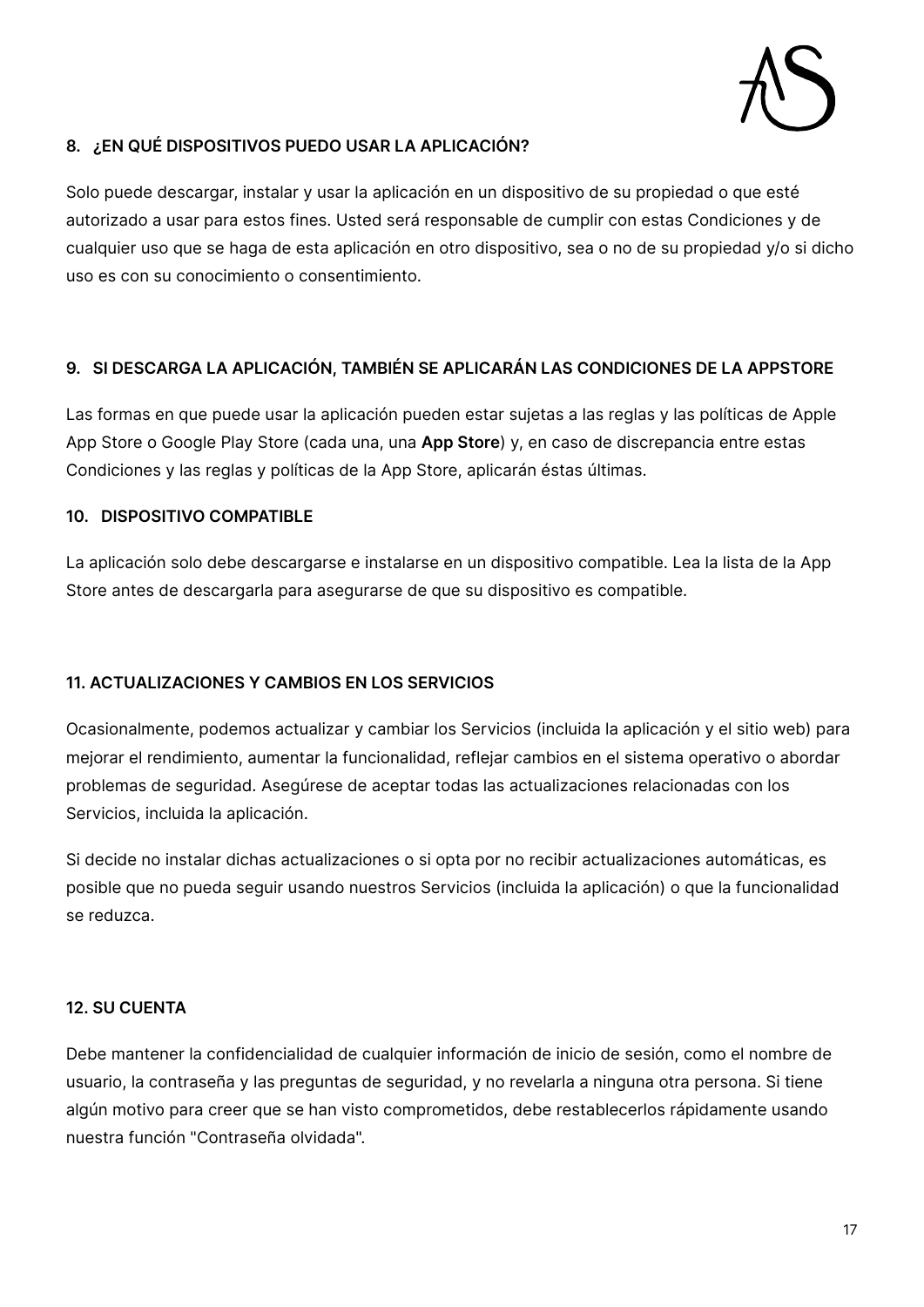

Bajo ninguna circunstancia debe permitir que ninguna otra persona acceda a la plataforma usando sus datos de inicio de sesión. No solo afectará a la funcionalidad de los Servicios, ya que las estadísticas y el seguimiento no serán correctos, sino que también será responsable de cualquier acción realizada por una persona que use su cuenta de usuario, ya sea con o sin su conocimiento o consentimiento.

Permitir que otros accedan a los Servicios usando sus datos de inicio de sesión es una violación de estas Condiciones y puede dar lugar a que se suspenda su derecho a usar los Servicios o a la terminación de su derecho a usarlos.

#### **13. SERVICIOS NO TRANSFERIBLES**

Le proporcionamos el derecho a usar los Servicios personalmente tal y como se establece en estas Condiciones. No puede transferir los Servicios a otra persona, ya sea por dinero, por cualquier otra cosa o de forma gratuita, excepto en los casos permitidos en las condiciones de la App Store. Si vende cualquier dispositivo en el que esté instalada la aplicación, debe eliminarla.

#### **14. CAMBIOS A ESTAS CONDICIONES**

Es posible que tengamos que cambiar estas Condiciones ocasionalmente para reflejar cambios en la ley o las mejores prácticas o para incluir características adicionales.

Intentaremos notificarle cualquier cambiio con una anticipación razonable mediante un SMS o un correo electrónico con detalles del cambio o mediante una notificación del cambio la próxima vez que use el sitio web o la aplicación (según corresponda).

#### **15. SU PRIVACIDAD**

Solo usamos cualquier información personal que recopilemos a través del uso de nuestros Servicios de las formas establecidas en nuestro Aviso de privacidad https://us.lenus.io/alissa-spears/datapolicy?locale=en-US.

Las transmisiones por Internet nunca son completamente privadas ni seguras. Esto significa que existe el riesgo de que terceros puedan leer o interceptar cualquier información que envíe a través de nuestros Servicios (incluido nuestro sitio web o aplicación), incluso si existe un aviso especial de que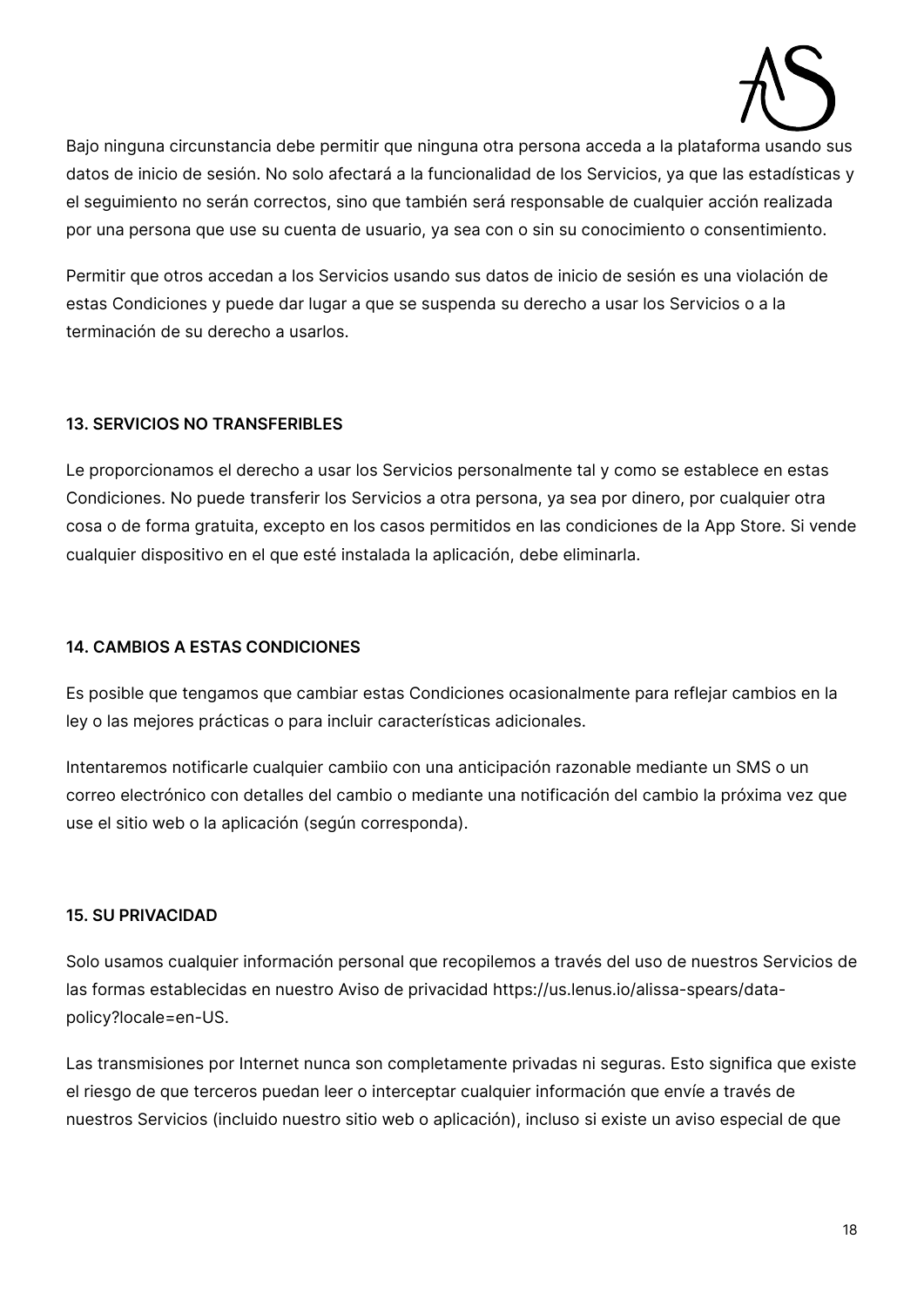

una transmisión en particular está cifrada.

#### **16. DERECHOS DE PROPIEDAD INTELECTUAL**

Todos los derechos de propiedad intelectual de los Servicios (incluida la aplicación y el sitio web) en todo el mundo nos pertenecen a nosotros y a nuestros licenciantes. Los derechos sobre los Servicios se otorgan mediante una licencia, no se le venden. Usted no tiene ningún derecho de propiedad intelectual sobre o en los Servicios, excepto el derecho a usarlos de acuerdo con estas Condiciones.

Estas Condiciones le otorgan un derecho personal, intransferible y no exclusivo para usar nuestros Servicios. Le otorgamos este derecho con el único propósito de que reciba los Servicios de conformidad con las disposiciones de estas Condiciones.

Nuestros Servicios (incluida la aplicación y el sitio web) están protegidos por derechos de autor, marcas comerciales y otras leyes. Nada de lo dispuesto en estas Condiciones le otorga el derecho a usar el nombre Alissa Spears Health and fitness o cualquiera de las marcas comerciales, los logotipos, los nombres de dominio, otras características distintivas de la marca y otros derechos de propiedad (ya sea que nos pertenezcan a nosotros o a nuestros icenciantes). Todos los derechos, los títulos y los intereses sobre nuestros Servicios (excluido el contenido proporcionado por usted) son y seguirán siendo propiedad exclusiva de nosotros y de nuestros licenciantes.

Cualquier opinión, comentario o sugerencia que pueda proporcionar con respecto a nuestros Servicios (incluida la aplicación y el sitio web) es totalmente voluntario y podremos usar libremente tales opiniones, comentarios o sugerencias según lo consideremos oportuno y sin ninguna obligación para con usted.

Todo contenido que uste cargue a través de nuestro Servicios se considerará nuestra propiedad. No debe cargar ningún contenido a menos que tenga derecho a hacerlo y dicho contenido cumpla con la sección Restricciones de uso aceptable.

Si cualquier otra persona sugiere que nuestros Servicios o su uso de acuerdo con estas Condiciones infringe su propiedad intelectual, nosotros tenemos la responsabilidad de investigar y defender dicho reclamo.

#### **17. RESTRICCIONES DE LA LICENCIA**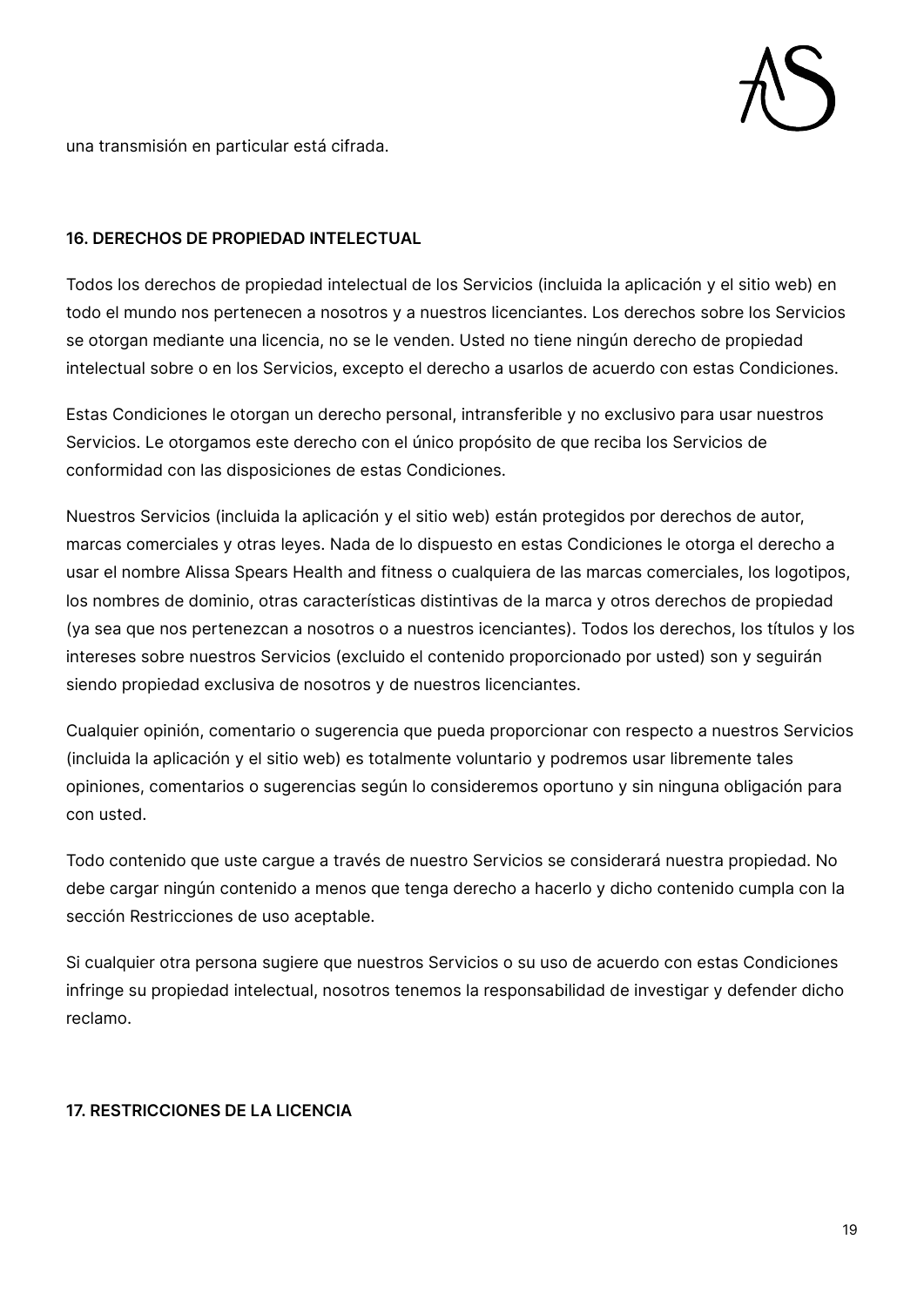

Usted acepta que:

- no concederá sublicencias ni pondrá a disposición de ninguna otra forma nuestros Servicios (incluida la aplicación o cualquier plan de ejercicio o dieta) a ninguna persona sin nuestro consentimiento previo por escrito;
- no copiará los Servicios (incluida la aplicación y el sitio web), excepto como parte del uso normal de los Servicios o cuando sea necesario para fines de copia de seguridad o seguridad operativa;
- no traducirá, fusionará, adaptará, variará, alterará o modificará la totalidad o parte de los Servicios (incluida la aplicación y el sitio web);
- no combinará ni incorporará los Servicios en ningún otro programa, excepto cuando sea necesario para usar los Servicios en dispositivos de conformidad con estas Condiciones;
- no desensamblará, descompilará, aplicará ingeniería inversa ni creará trabajos derivados basados en la totalidad o parte de los Servicios, ni intentará realizar ninguna de las anteriores;
- cumplirá con todas las leyes y los reglamentos aplicables a la tecnología usada o respaldada por los Servicios.

#### **18. RESTRICCIONES DE USO ACEPTABLES**

Puede usar nuestros Servicios (incluida la aplicación y el sitio web) únicamente para fines legales. Usted no debe:

- usar los Servicios de ninguna manera ilegal, para ningún fin ilegal o de ninguna manera incompatible con estas Condiciones;
- actuar de forma fraudulenta o maliciosa;
- acceder, usar, distribuir o transmitir un código malicioso, como virus o datos dañinos, a ningún Servicio (incluida la aplicación o el sitio web) ni a ningún sistema operativo;
- infringir nuestros derechos de propiedad intelectual o los de terceros en relación con su uso de los Servicios;
- transmitir ningún material difamatorio, discriminatorio, amenazante, obsceno, sexualmente explícito, ofensivo u objetable en relación con su uso de cualquier Servicio;
- usar los Servicios de una manera que pueda dañar, sobrecargar, perjudicar o comprometer nuestros sistemas o seguridad o interferir con otros usuarios; y
- recopilar información o datos de ningún Servicio o de nuestros sistemas ni intentar descifrar alguna transmisión que entre o salga de los servidores que ejecutan algún Servicio.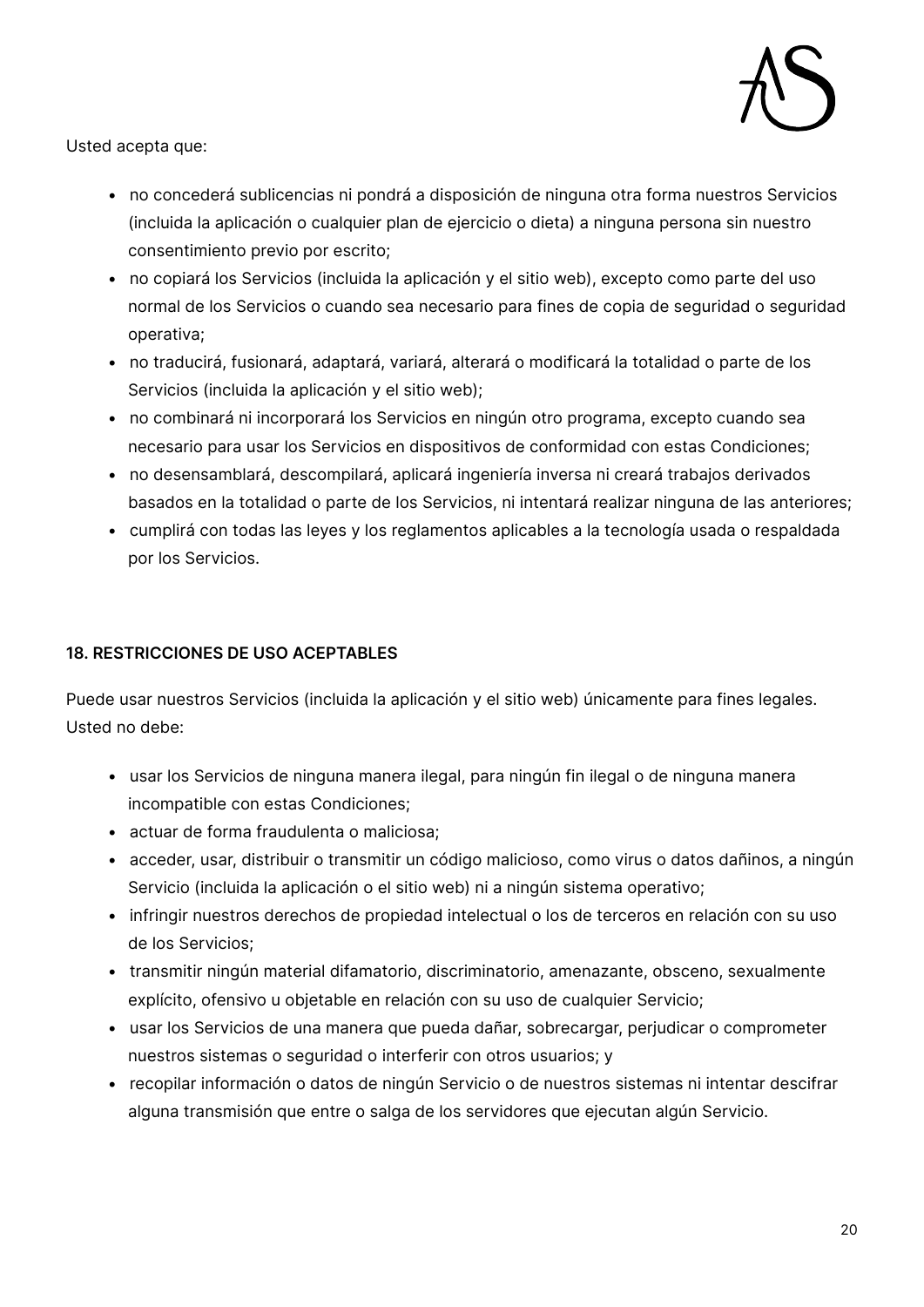

#### **19. NUESTRA RESPONSABILIDAD POR PÉRDIDAS O DAÑOS QUE USTED SUFRA**

Limitaciones de los Servicios. Nuestros Servicios no están desarrollados para satisfacer todas sus necesidades. En la medida en que proporcionemos rutinas de ejercicio o planes de dieta personalizados, usted reconoce que las lleva a cabo bajo su propia responsabilidad. Si tiene alguna duda sobre estos servicios y su salud, debe consultar a su médico o profesional de la salud.

Usted usa la información que se le proporciona a través de los Servicios bajo su propia responsabilidad. Aunque hacemos esfuerzos razonables para actualizar la información que proporcionan los Servicios, no hacemos declaraciones o garantías, ya sean expresas o implícitas, de que dicha información sea precisa, completa o esté actualizada. Puede recibir asesoramiento de terceros a través de los Servicios; sin embargo, no aceptamos ninguna responsabilidad por cualquier asesoramiento que reciba de terceros que usen los Servicios.

Haga una copia de seguridad del contenido y de los datos que utilice con la aplicación. Le recomendamos que haga una copia de seguridad de cualquier contenido y datos que utilice en relación con la aplicación, para protegerse en caso de problemas con la aplicación o los Servicios.

No nos hacemos responsables por las demoras que están fuera de nuestro control. Si nuestro suministro de servicios de entrenamiento se retrasa por un evento fuera de nuestro control, nos pondremos en contacto con usted lo antes posible para informarle y tomaremos medidas para minimizar el efecto del retraso. Siempre y cuando tomemos dichas medidas, no asumimos responsabilidad alguna por las demoras causadas por el evento, pero si existiere el riesgo de un retraso sustancial, puede comunicarse con nosotros para discutir sus posibles derechos a rescindir el contrato y recibir un reembolso por cualquier servicio que haya pagado y no haya recibido.

#### **20. LIMITACIONES DE RESPONSABILIDAD**

A modo de aclaración, estas Condiciones no limitan nuestra responsabilidad por fraude, falsa declaración, muerte o lesiones personales en la medida en que la ley aplicable prohíba dicha limitación.

#### **Limitación de daños**

EN NINGÚN CASO Alissa Spears Health and fitness, LOS DIRECTORES, FUNCIONARIOS, ACCIONISTAS, EMPLEADOS, AGENTES O LAS FILIALES SERÁN RESPONSABLES ANTE LA OTRA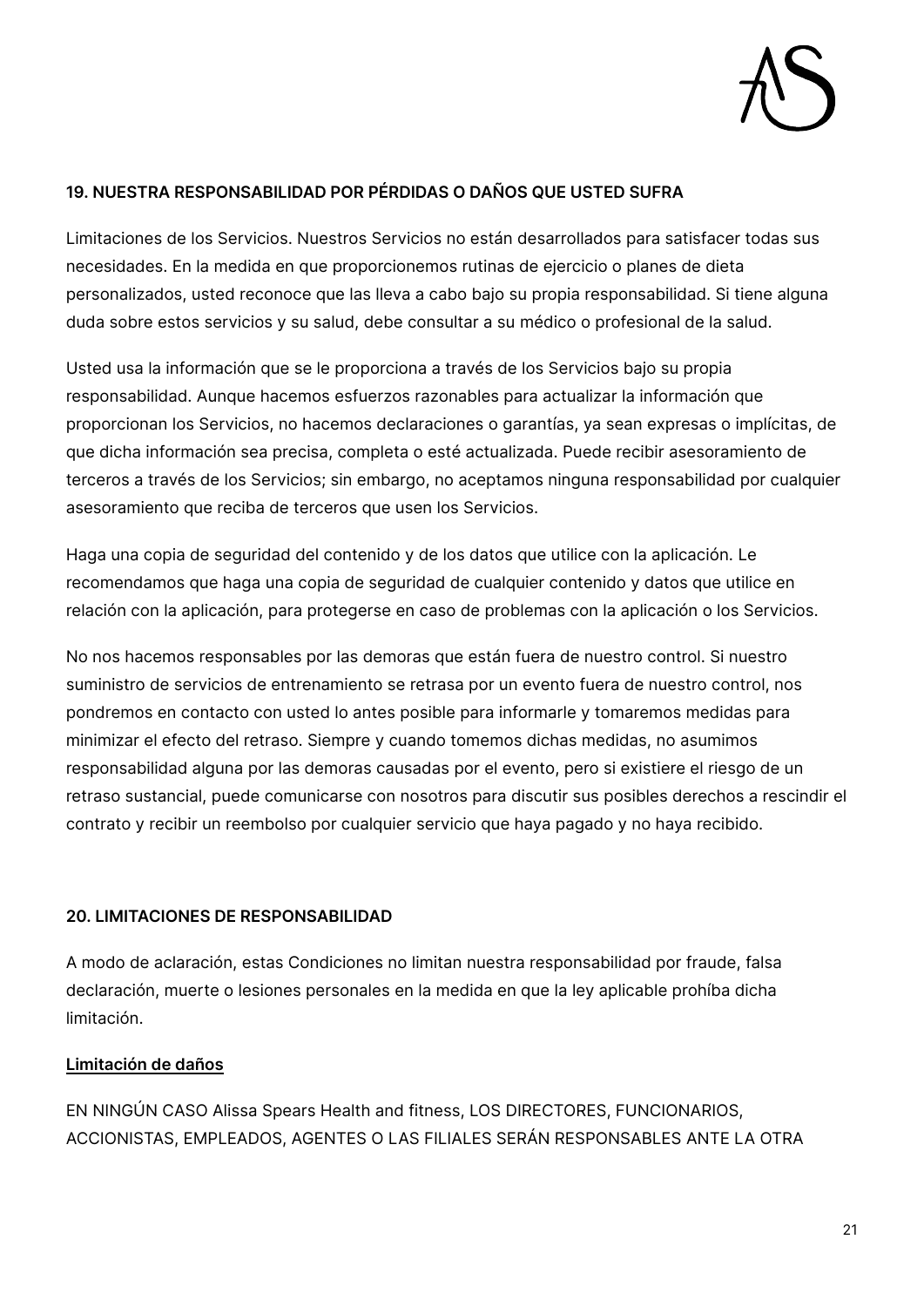

PARTE POR CUALQUIER DAÑO CONSECUENCIAL, INCIDENTAL, INDIRECTO, ESPECIAL, PUNITIVO O EJEMPLAR, COSTOS O GASTOS (INCLUYENDO, PERO NO LIMITADO A, PÉRDIDA DE BENEFICIOS, PÉRDIDA DE INGRESOS Y/O PÉRDIDA DE AHORROS), YA SEA CON BASE EN UN RECLAMO O UNA ACCIÓN DE CONTRATO, GARANTÍA, NEGLIGENCIA, RESPONSABILIDAD ESTRICTA O DE OTRO TIPO, QUE SURJA DE UN INCUMPLIMIENTO O PRESUNTO INCUMPLIMIENTO DE ESTAS CONDICIONES, O EL USO DE CUALQUIER SERVICIO PROPORCIONADO EN VIRTUD DEL PRESENTE.

#### **Límite de responsabilidad**

EN NINGÚN CASO NUESTRA RESPONSABILIDAD ANTE USTED POR CUALQUIER INCUMPLIMIENTO O PRESUNTO INCUMPLIMIENTO DE ESTAS CONDICIONES CON RESPECTO A CUALQUIER RECLAMO AQUÍ ESTABLECIDO EXCEDERÁ UNA CANTIDAD MÁXIMA AGREGADA DE LA CANTIDAD QUE USTED HUBIERA PAGADO DURANTE LOS 6 MESES PREVIOS AL RECLAMO.

#### **Aplicabilidad.**

LAS EXENCIONES Y LAS LIMITACIONES DE RESPONSABILIDAD ANTERIORES SE APLICARÁN INCLUSO SI LAS PARTES RECIBIERON UNA NOTIFICACIÓN SOBRE LA POSIBILIDAD DE DICHOS DAÑOS Y SIN PERJUICIO DEL INCUMPLIMIENTO DE CUALQUIER PROPÓSITO ESENCIAL DEL MISMO.

#### **21. QUÉ OCURRIRÁ SI NO NOS PROPORCIONA LA INFORMACIÓN REQUERIDA**

Es posible que necesitemos cierta información de usted para poder proporcionarle nuestros servicios de orientación, por ejemplo, sobre su cuerpo y bienestar, incluyendo estatura, peso, estadísticas corporales, entrenamientos, estado de ánimo, alimentación, nutrición y bienestar general. Nos comunicaremos con usted para solicitar esta información. Si no nos proporciona esta información en un plazo razonable después de que la solicitemos, o si nos proporciona información incompleta o incorrecta, podemos rescindir el contrato o cobrar un cargo adicional por una cantidad razonable para compensarnos por cualquier trabajo adicional que se requiera. No asumimons responsabilidad alguna por proporcionar servicios con demora o por suministrar solo parte de ellos si esto se debe a que usted no nos proporcionó la información necesaria dentro de un plazo razonable después de que la hayamos solicitado.

#### **22. NO ASUMIMOS RESPONSABILIDAD POR OTROS SITIOS WEB**

Nuestros Servicios pueden contener vínculos a otros sitios web independientes que nosotros no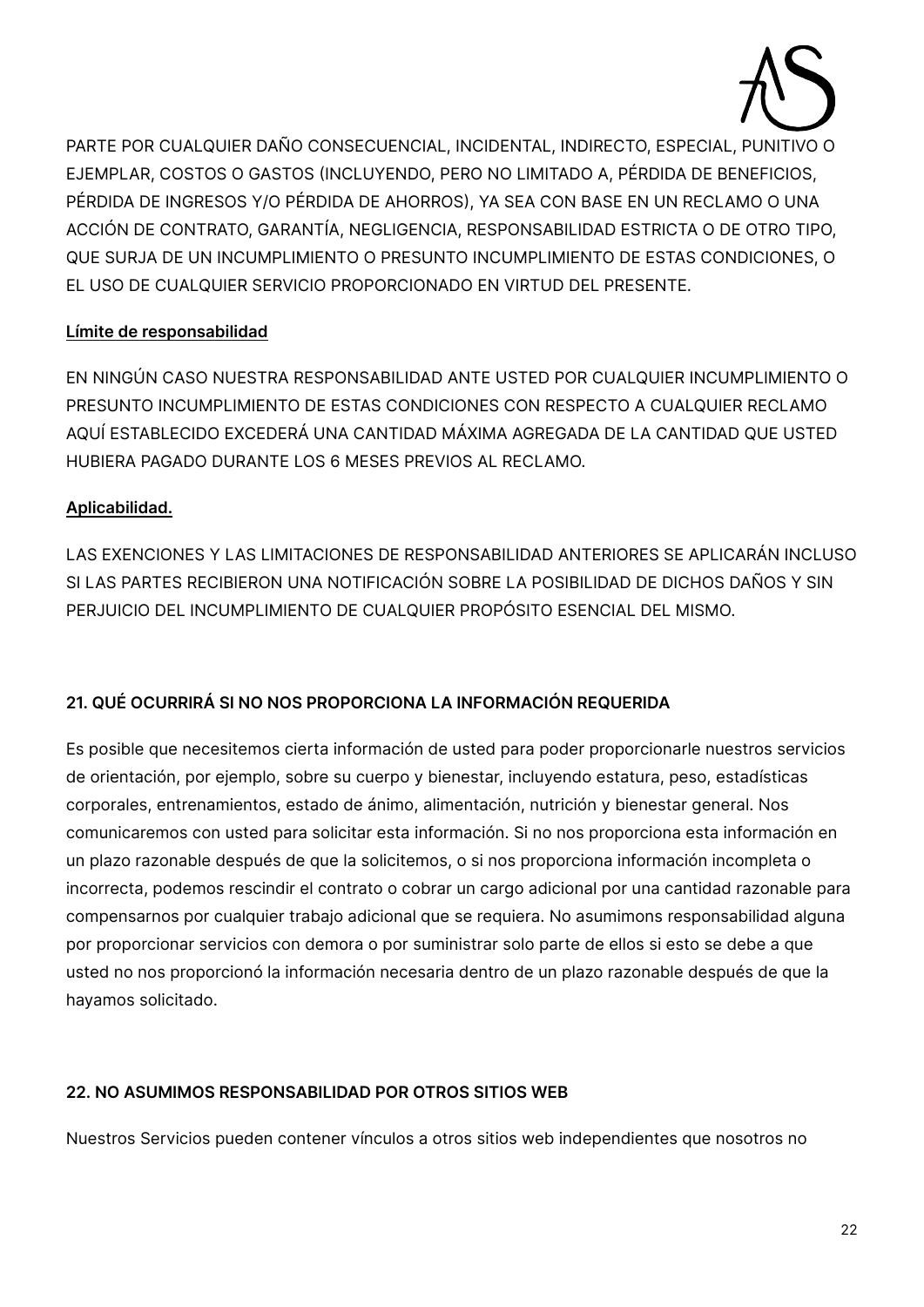

proporcionamos. No asuimos responsabilidad alguna por tales sitios independientes ya que éstos no se encuentran bajo nuestro control y no hemos comprobado ni aprobado su contenido o sus políticas de privacidad (si las hubiera).

Usted deberá usar su criterio si va a utilizar dichos sitios independientes, incluyendo si va a comprar algún producto o servicio ofrecido por ellos.

#### **23. RESCISIÓN DE ESTE CONTRATO**

Tome en cuenta que no hacemos reembolsos una vez que hemos personalizado y enviado nuestros productos digitales. Debido a que todos los planes de alimentación y los ejercicios son productos digitales, "se usan" cuando se envían, descargan y/o abren.

Puede concluir el contrato con nosotros cuando termine su período mínimo de compromiso enviando notificación con 1 mes de anticipación. Si rescinde el contrato de esta manera, su rescisión será efectiva a partir del primer día del mes siguiente.

Si no cumple con estas Condiciones (incluido el incumplimiento del pago). Podemos dar por terminados sus derechos de uso de los Servicios en cualquier momento comunicándonos con usted si creemos razonablemente que ha cometido un incumplimiento grave de estas Condiciones. Esto puede incluir la falta de un pago. Si su falta se puede corregir, le ofreceremos una oportunidad para que la corrija. Si ponemos fin a su derecho a usar los Servicios de esta manera, podremos retener los pagos que ya haya realizado para cubrir los costos y/o compensarnos por las pérdidas resultantes del incumplimiento por su parte.

Podemos rescindir el contrato si resulta imposible o poco práctico proporcionar nuestros Servicios (o una parte de los Servicios como la aplicación). Si, debido a esto decidimos suspender o dejar de proporcionar cualquier parte de nuestros Servicios, le informaremos. Si pagó nuestros Servicios por adelantado, es posible que tenga derecho a un reembolso proporcional de dicho adelanto por el tiempo que no ha recibido nuestros Servicios debido a que rescindimos el contrato.

Sus derechos legales. Tenemos la obligación legal de proporcionar servicios que cumplan con este contrato. Nada de lo dispuesto en estas Condiciones afectará sus derechos legales.

Si este contrato concluye:

• debe detener todas las actividades autorizadas por estas Condiciones, incluido el uso de la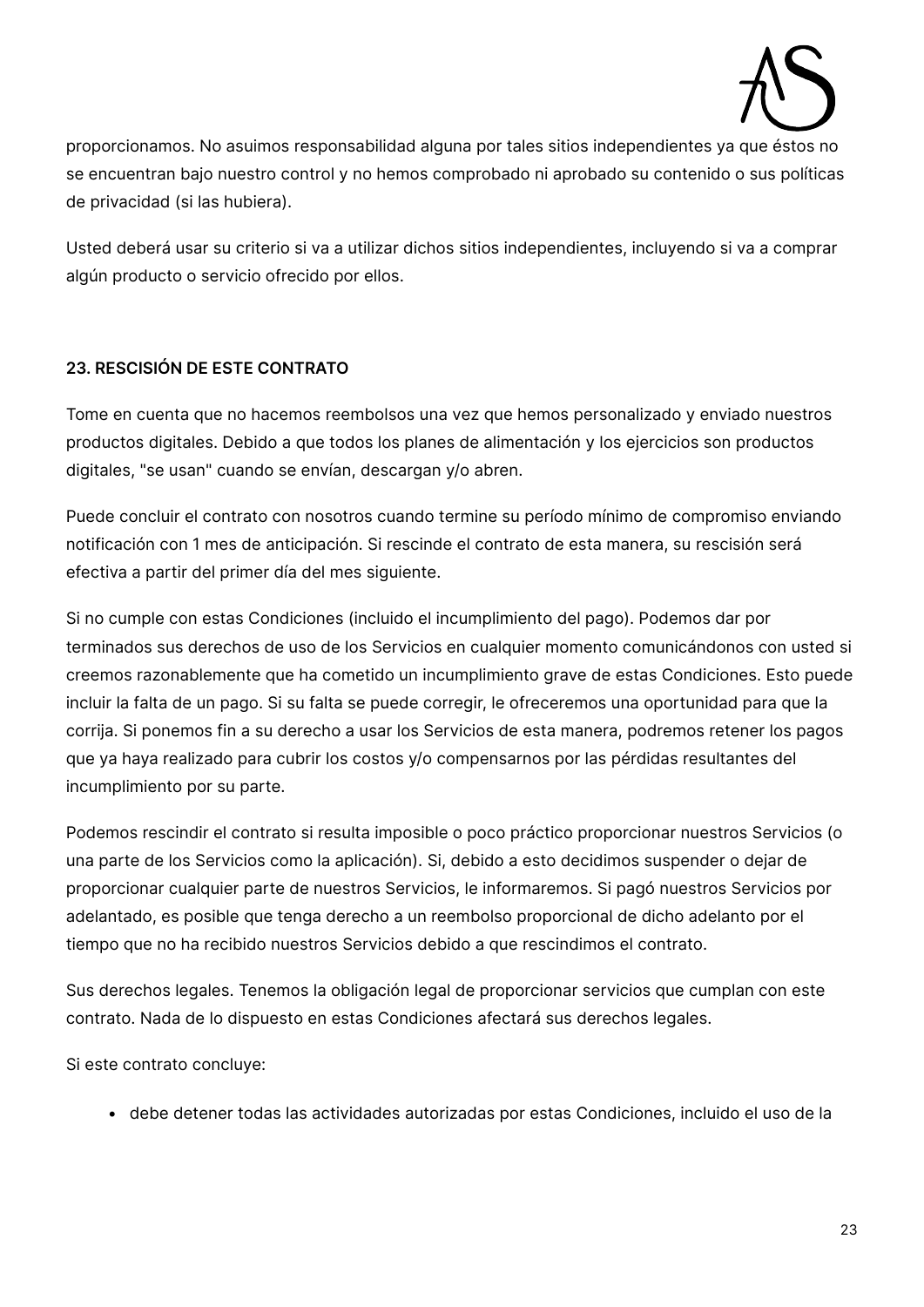

aplicación y los servicios de entrenamiento;

- debe eliminar o borrar la aplicación de todos los dispositivos que tenga en su poder y destruir inmediatamente todas las copias de la aplicación que tenga y confirmarnos que lo ha hecho;
- podemos acceder de forma remota a sus dispositivos, eliminar la aplicación y dejar de proporcionarle acceso a los servicios de asistencia.

#### **24. NUESTRO DERECHO A TRANSFERIR EL CONTRATO**

Podemos transferir los derechos y las obligaciones en virtud de estas Condiciones a otra organización, por ejemplo, si somos adquiridos por un tercero. Siempre le informaremos por escrito si esto sucede y nos aseguraremos de que la transferencia no afecte a sus derechos en virtud de estas Condiciones.

#### **25. NECESITA NUESTRO CONSENTIMIENTO PARA TRANSFERIR SUS DERECHOS A ALGUIEN MÁS**

Solo puede transferir sus derechos u obligaciones en virtud de estas Condiciones a otra persona si cuenta con nuestra autorización por escrito.

#### **26. DERECHOS DE TERCEROS**

La App Store y su grupo de compañías pueden hacer cumplir estas Condiciones en nuestro nombre para garantizar su cumplimiento. Además de esto, ningún tercero tiene derecho a hacer cumplir estas Condiciones.

#### **27. RENUNCIA A LA DEMANDA COLECTIVA**

Renuncia a demanda colectiva. Cualquier procedimiento para resolver o litigar cualquier disputa en cualquier foro se llevará a cabo únicamente de forma individual. Ni usted ni Alissa Spears Health and fitness intentarán que se atienda cualquier disputa como demanda colectiva, demanda general de abogado privado o en cualquier otro procedimiento en el que cualquiera de las partes actúe o proponga actuar en calidad de representante. Ningún arbitraje o procedimiento se combinará con otro sin el consentimiento previo por escrito de todas las partes que participan en todos los procedimientos o arbitrajes afectados.